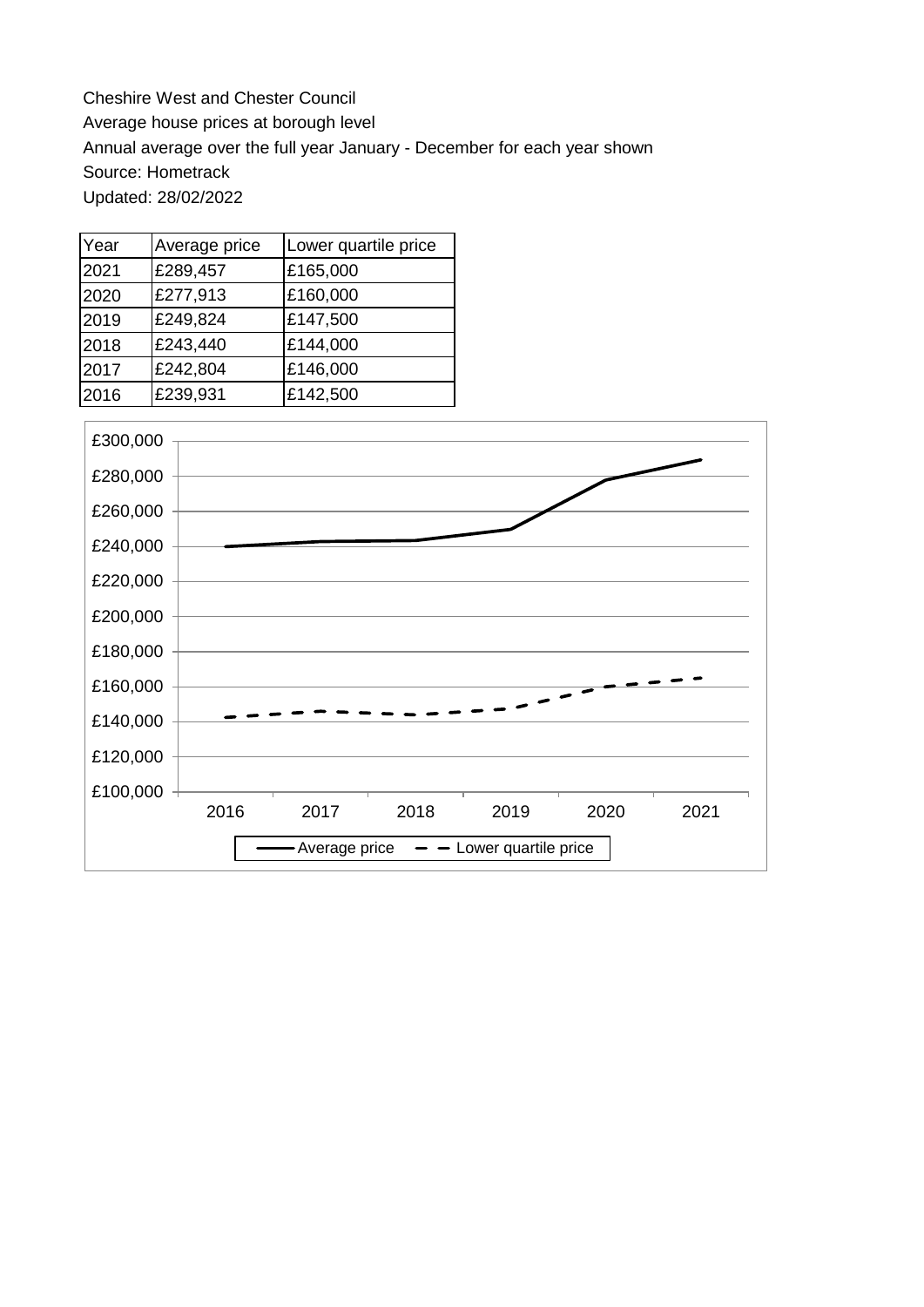## Cheshire West and Chester Council Average house prices at ward level Average over the half year July - December 2021 Source: Hometrack Updated: 28/02/2022

| Ward                          | Flat/       | Terraced | Semi-detached Detached |          | Overall  |
|-------------------------------|-------------|----------|------------------------|----------|----------|
|                               | maisonette/ | house    | house                  | house    | average  |
|                               | apartment   |          |                        |          |          |
| Blacon                        | £92,000     | £143,391 | £194,949               | £281,111 | £181,786 |
| Boughton                      | £160,034    | £227,844 | £304,133               | £607,818 | £237,949 |
| <b>Chester City</b>           | £177,386    | £248,136 | £216,857               |          | £208,769 |
| <b>Chester Villages</b>       | £133,660    | £291,233 | £341,902               | £523,650 | £402,510 |
| Davenham and Moulton          | £120,467    | £178,648 | £219,390               | £407,008 | £256,247 |
| Dodleston and Huntington      |             | £258,056 | £262,977               | £533,726 | £399,954 |
| Ellesmere Port Town           | £91,900     | £109,838 | £144,257               | £240,571 | £121,216 |
| Elton                         | £80,000     | £190,273 | £177,045               | £300,384 | £222,462 |
| Farndon                       |             | £289,322 | £206,000               | £447,979 | £358,930 |
| Frodsham                      | £128,364    | £195,188 | £286,056               | £377,608 | £297,541 |
| Garden Quarter                | £146,075    | £214,421 | £249,583               |          | £198,586 |
| Gowy                          | £165,000    | £260,715 | £342,516               | £571,236 | £463,702 |
| Grange                        | £84,000     | £132,607 | £165,413               | £247,500 | £156,552 |
| <b>Great Boughton</b>         | £134,714    | £275,518 | £296,952               | £484,327 | £329,974 |
| Handbridge Park               | £180,333    | £217,262 | £412,622               | £618,548 | £409,441 |
| <b>Hartford and Greenbank</b> | £121,711    | £172,308 | £302,304               | £532,120 | £366,685 |
| Helsby                        | £112,750    | £202,748 | £245,607               | £302,737 | £244,306 |
| Hoole                         | £154,760    | £257,866 | £340,561               | £430,731 | £285,738 |
| Kingsley                      | £140,000    | £267,158 | £325,766               | £636,014 | £480,443 |
| Lache                         | £115,000    | £165,857 | £206,163               | £266,115 | £206,719 |
| <b>Ledsham and Manor</b>      | £115,417    | £161,700 | £204,844               | £356,299 | £285,664 |
| Little Neston and Burton      | £95,000     | £207,765 | £261,658               | £447,463 | £335,354 |
| Malpas                        |             | £359,000 | £286,605               | £517,068 | £448,584 |
| Marbury                       | £80,000     | £201,168 | £240,461               | £547,531 | £305,433 |
| Neston                        | £119,576    | £175,426 | £262,125               | £629,205 | £307,958 |
| Netherpool                    | £98,063     | £163,071 | £156,410               | £238,369 | £170,379 |
| Newton                        | £146,273    | £212,163 | £323,154               | £475,268 | £287,344 |
| Parkgate                      | £227,333    | £188,600 | £378,111               | £590,395 | £508,285 |
| Rossmore                      | £97,900     | £126,692 | £135,192               | £255,727 | £139,245 |
| Saughall and Mollington       | £180,000    | £283,132 | £282,055               | £486,482 | £377,513 |
| Shakerley                     |             | £191,786 | £260,511               | £576,918 | £393,735 |
| St. Paul's                    | £75,400     | £141,304 | £173,030               | £308,052 | £189,260 |
| Strawberry                    |             | £132,500 | £197,283               | £308,252 | £237,067 |
| Sutton                        |             | £134,550 | £197,050               | £245,449 | £191,214 |
| Tarporley                     |             | £251,071 | £389,386               | £670,356 | £547,162 |
| <b>Tarvin and Kelsall</b>     | £152,000    | £248,012 | £283,175               | £737,449 | £540,506 |
| Tattenhall                    |             | £324,875 | £324,849               | £741,597 | £498,047 |
| Upton                         | £129,200    | £213,889 | £303,236               | £443,521 | £297,224 |
| <b>Weaver and Cuddington</b>  | £139,556    | £202,657 | £245,660               | £491,001 | £330,182 |
| Whitby                        | £135,500    | £202,125 | £211,409               | £316,262 | £237,918 |
| Willaston and Thornton        | £236,750    | £269,635 | £435,000               | £579,243 | £484,925 |
| Winnington and Castle         | £96,919     | £165,870 | £210,855               | £301,296 | £189,223 |
| Winsford Over and Verdin      | £86,688     | £141,163 | £184,387               | £295,257 | £216,502 |
| Winsford Swanlow and Dene     | £70,000     | £132,341 | £154,349               | £282,731 | £193,361 |
| Winsford Wharton              | £77,000     | £116,089 | £153,607               | £237,958 | £164,826 |
| Witton and Rudheath           | £86,167     | £150,172 | £181,435               | £260,000 | £173,174 |

# nda = no data available

This is likely to be because too few sales have taken place in the ward to be able to extract a robust figure.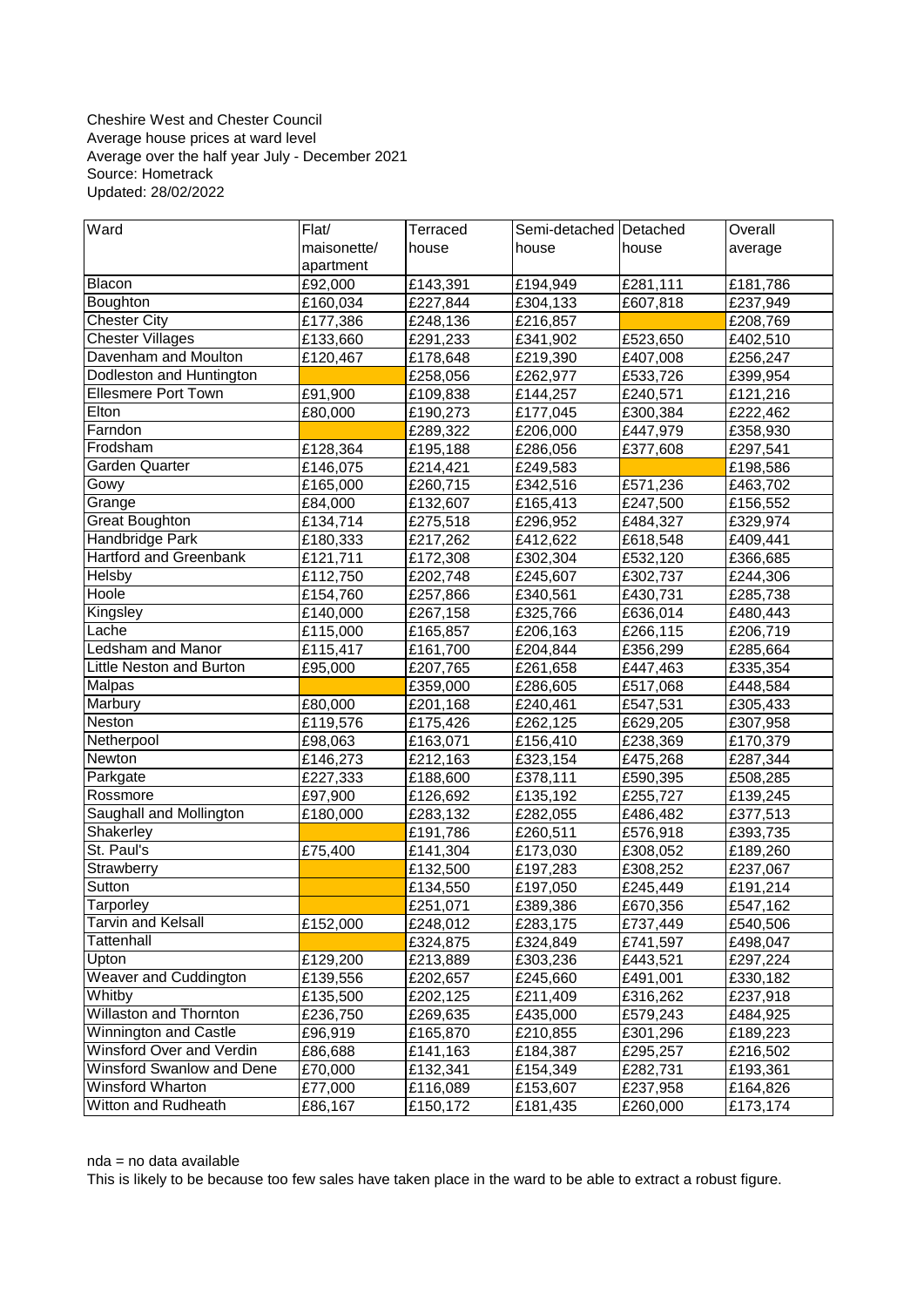#### Cheshire West and Chester Council Average annual house prices at ward level Average over the half year July - December for each year shown Source: Hometrack Updated: 28/02/2022

| Ward                         | Annual average |                               |          |          |          |  |
|------------------------------|----------------|-------------------------------|----------|----------|----------|--|
|                              | 2021           | 2020                          | 2019     | 2018     | 2017     |  |
| Blacon                       | £181,786       | $\overline{\text{£}}$ 160,569 | £149,113 | £142,705 | £146,280 |  |
| Boughton                     | £237,949       | £262,644                      | £214,496 | £230,763 | £224,242 |  |
| <b>Chester City</b>          | £208,769       | £230,975                      | £227,149 | £186,094 | £216,064 |  |
| <b>Chester Villages</b>      | £402,510       | £386,998                      | £368,794 | £393,283 | £342,280 |  |
| Davenham and Moulton         | £256,247       | £278,135                      | £249,319 | £237,329 | £243,000 |  |
| Dodleston and Huntington     | £399,954       | £318,725                      | £280,903 | £260,487 | £293,558 |  |
| <b>Ellesmere Port Town</b>   | £121,216       | £109,447                      | £107,409 | £104,265 | £110,644 |  |
| Elton                        | £222,462       | £202,004                      | £178,596 | £172,182 | £163,333 |  |
| Farndon                      | £358,930       | £369,426                      | £311,876 | £356,215 | £300,281 |  |
| Frodsham                     | £297,541       | £303,491                      | £262,615 | £260,027 | £258,444 |  |
| <b>Garden Quarter</b>        | £198,586       | £211,500                      | £183,677 | £195,372 | £201,282 |  |
| Gowy                         | £463,702       | £438,123                      | £389,331 | £399,088 | £394,026 |  |
| Grange                       | £156,552       | £137,960                      | £128,229 | £126,030 | £126,965 |  |
| <b>Great Boughton</b>        | £329,974       | £302,093                      | £266,350 | £257,021 | £265,000 |  |
| Handbridge Park              | £409,441       | £380,476                      | £377,428 | £305,644 | £337,040 |  |
| Hartford and Greenbank       | £366,685       | £344,557                      | £319,495 | £302,712 | £284,828 |  |
| Helsby                       | £244,306       | £243,870                      | £238,359 | £245,498 | £207,481 |  |
| Hoole                        | £285,738       | £294,239                      | £269,307 | £255,096 | £247,785 |  |
| Kingsley                     | £480,443       | £402,686                      | £363,607 | £370,560 | £329,540 |  |
| Lache                        | £206,719       | £169,111                      | £173,288 | £163,532 | £160,872 |  |
| Ledsham and Manor            | £285,664       | £253,047                      | £246,503 | £222,519 | £236,984 |  |
| Little Neston and Burton     | £335,354       | £353,818                      | £283,679 | £268,788 | £289,203 |  |
| Malpas                       | £448,584       | £373,564                      | £368,767 | £292,346 | £309,668 |  |
| Marbury                      | £305,433       | £277,560                      | £267,598 | £227,806 | £295,852 |  |
| Neston                       | £307,958       | £221,205                      | £239,298 | £223,000 | £187,008 |  |
| Netherpool                   | £170,379       | £150,385                      | £156,045 | £145,748 | £133,199 |  |
| Newton                       | £287,344       | £273,345                      | £247,942 | £255,959 | £256,153 |  |
| Parkgate                     | £508,285       | £397,319                      | £380,919 | £396,458 | £332,110 |  |
| Rossmore                     | £139,245       | £127,299                      | £126,889 | £113,322 | £132,555 |  |
| Saughall and Mollington      | £377,513       | £346,198                      | £329,657 | £335,373 | £360,879 |  |
| Shakerley                    | £393,735       | £329,343                      | £276,150 | £331,708 | £311,177 |  |
| St. Paul's                   | £189,260       | £158,238                      | £163,006 | £145,586 | £155,321 |  |
| Strawberry                   | £237,067       | £217,563                      | £212,035 | £188,944 | £197,812 |  |
| Sutton                       | £191,214       | £177,538                      | £171,278 | £167,703 | £169,742 |  |
| Tarporley                    | £547,162       | £451,359                      | £471,572 | £396,729 | £390,281 |  |
| <b>Tarvin and Kelsall</b>    | £540,506       | £436,284                      | £382,749 | £382,357 | £357,006 |  |
| <b>Tattenhall</b>            | £498,047       | £410,091                      | £434,843 | £436,838 | £425,787 |  |
| Upton                        | £297,224       | £306,421                      | £298,550 | £283,079 | £292,388 |  |
| <b>Weaver and Cuddington</b> | £330.182       | £304,980                      | £277,651 | £292,825 | £236,977 |  |
| Whitby                       | £237,918       | £214,154                      | £198,214 | £200,295 | £196,383 |  |
| Willaston and Thornton       | £484,925       | £417,346                      | £415,514 | £350,802 | £303,933 |  |
| <b>Winnington and Castle</b> | £189,223       | £178,813                      | £174,923 | £171,325 | £167,006 |  |
| Winsford Over and Verdin     | £216,502       | £206,097                      | £184,823 | £195,710 | £193,279 |  |
| Winsford Swanlow and Dene    | £193,361       | £185,732                      | £171,433 | £171,233 | £172,028 |  |
| <b>Winsford Wharton</b>      | £164,826       | £144,819                      | £153,519 | £157,515 | £145,224 |  |
| Witton and Rudheath          | £173,174       | £169,825                      | £159,681 | £152,253 | £138,478 |  |
|                              |                |                               |          |          |          |  |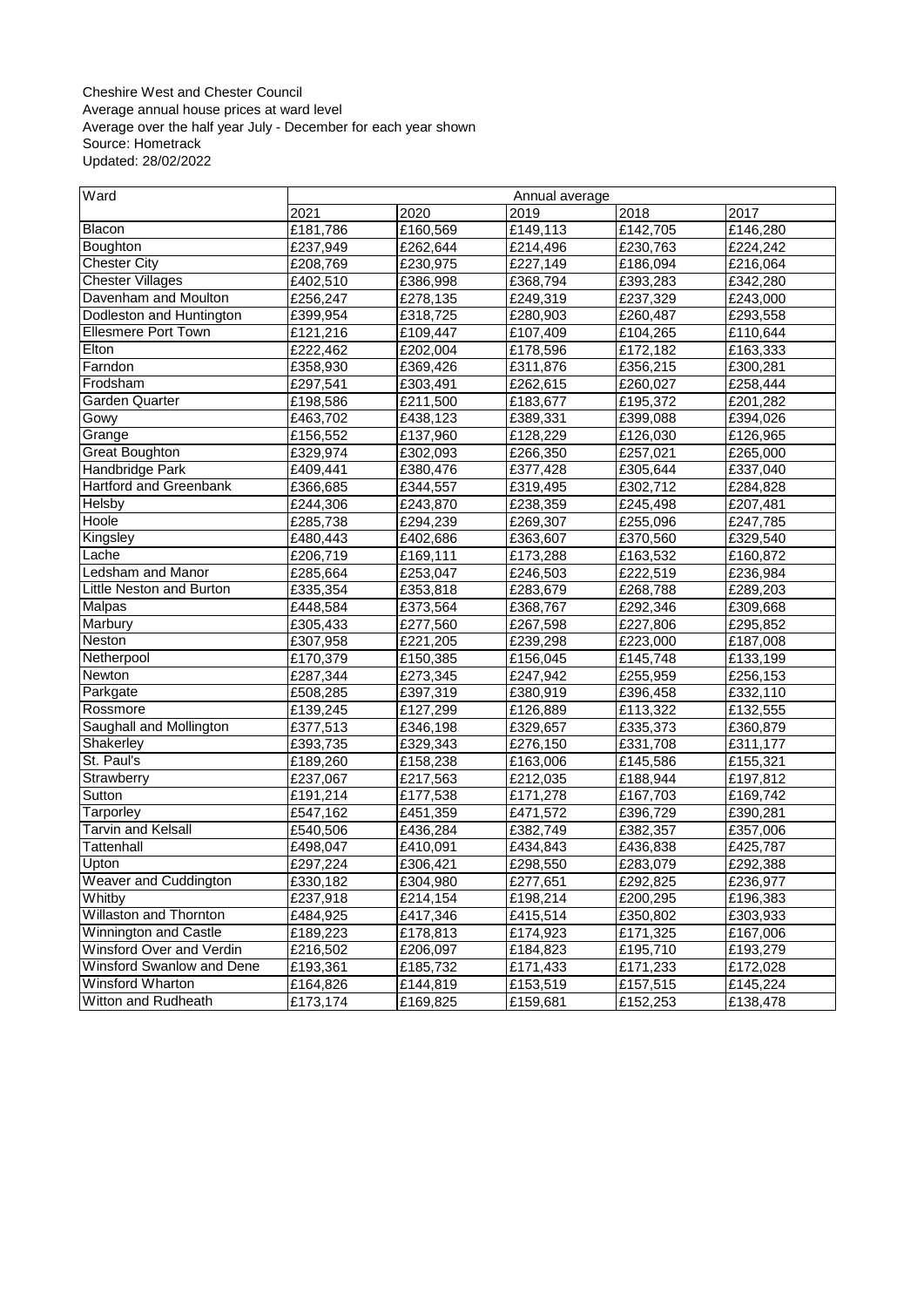Cheshire West and Chester Council Average house prices at postcode district level Average over the half year July - December 2021 Source: Hometrack Updated: 28/02/2022

| Postcode        | Flat/       | Terraced | Semi-detached | Detached | Overall  |
|-----------------|-------------|----------|---------------|----------|----------|
| district        | maisonette/ | house    | house         | house    | average  |
|                 | apartment   |          |               |          |          |
| СH              | £136,018    | £159,590 | £228,981      | £419,242 | £249,867 |
| CH1             | £163,305    | £212,522 | £233,628      | £426,984 | £238,058 |
| CH <sub>2</sub> | £138,046    | £230,856 | £303,050      | £380,634 | £282,207 |
| CH <sub>3</sub> | £146,490    | £250,843 | £299,765      | £564,340 | £392,539 |
| CH <sub>4</sub> | £147,683    | £185,680 | £245,975      | £417,557 | £289,709 |
| <b>CH64</b>     | £157,511    | £189,457 | £296,892      | £530,545 | £379,919 |
| <b>CH65</b>     | £96,577     | £122,591 | £179,598      | £269,835 | £165,522 |
| CH66            | £104,609    | £154,568 | £192,856      | £335,606 | £225,366 |
| <b>CW</b>       | £110,610    | £156,514 | £218,195      | £416,233 | £266,556 |
| CW4             | £115,000    | £279,917 | £302,873      | £626,406 | £487,624 |
| CW <sub>6</sub> | nda         | £368,269 | £340,235      | £712,997 | £557,821 |
| CW7             | £94,607     | £133,883 | £167,534      | £287,712 | £201,350 |
| CW <sub>8</sub> | £125,803    | £182,125 | £237,542      | £476,494 | £296,602 |
| CW <sub>9</sub> | £104,988    | £165,504 | £241,353      | £444,690 | £261,847 |
| <b>CW10</b>     | £99,167     | £149,290 | £192,313      | £298,210 | £221,628 |
| SY              | £133,134    | £183,721 | £232,090      | £416,625 | £292,769 |
| <b>SY13</b>     | £106,667    | £216,073 | £229,340      | £421,104 | £291,324 |
| <b>SY14</b>     | nda         | £327,333 | £276,917      | £524,149 | £446,925 |
| WA              | £147,387    | £166,894 | £258,766      | £540,176 | £286,561 |
| WA4             | £139,990    | £211,188 | £318,079      | £597,670 | £342,106 |
| WA6             | £131,719    | £201,574 | £293,751      | £440,120 | £326,434 |
| WA7             | £94,207     | £110,304 | £172,641      | £297,260 | £171,021 |
| <b>WA16</b>     | £222,521    | £381,688 | £414,756      | £884,470 | £601,214 |

nda = no data available

This is likely to be because too few sales have taken place in the area to be able to extract a robust figure.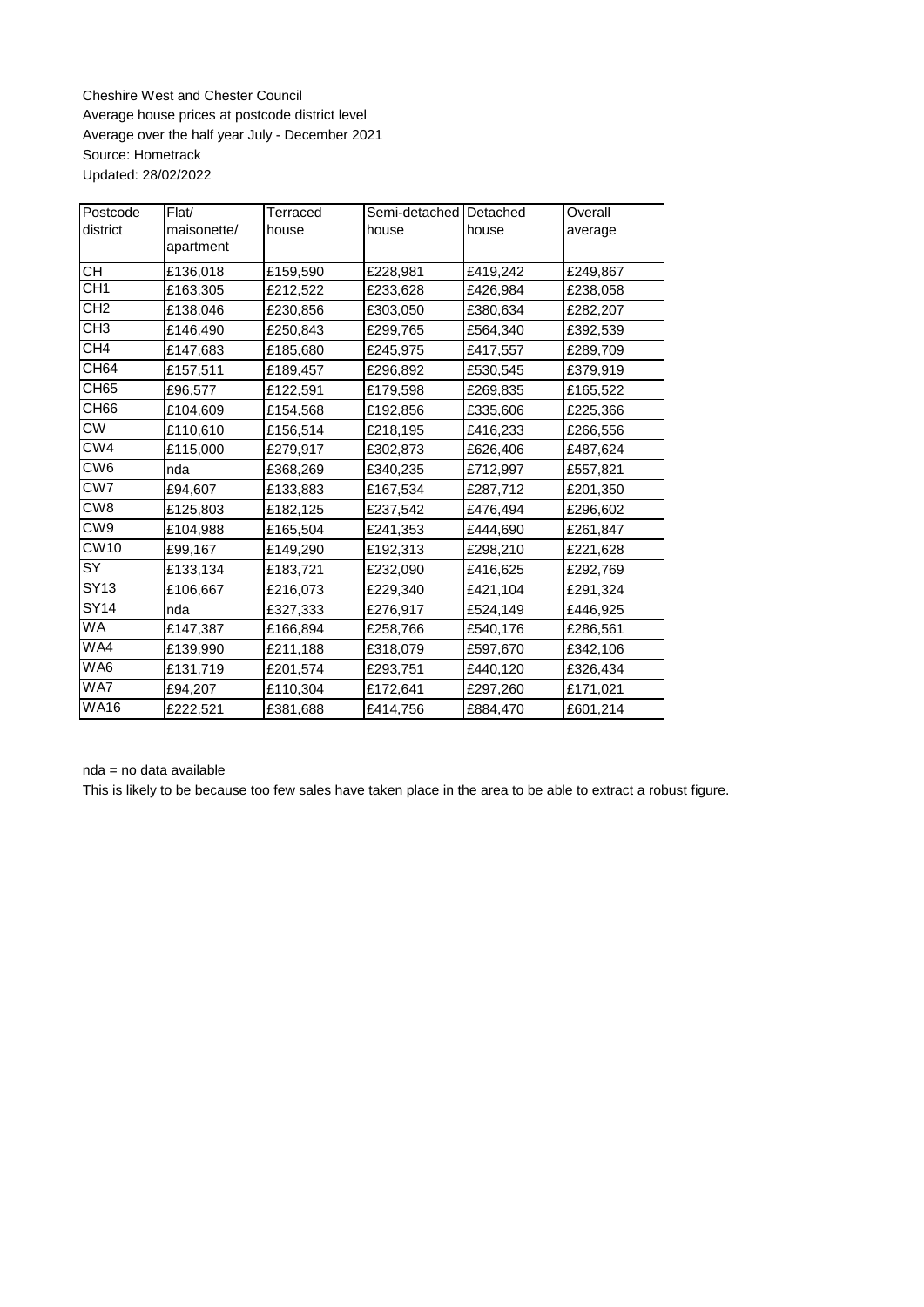Cheshire West and Chester Council Average annual house prices at postcode district level Average over the half year July - December for each year shown Source: Hometrack Updated: 28/02/2022

| Postcode         |          | Annual average |          |          |          |  |  |  |  |  |
|------------------|----------|----------------|----------|----------|----------|--|--|--|--|--|
| district         | 2021     | 2020           | 2019     | 2018     | 2017     |  |  |  |  |  |
| CН               | £249,867 | £235,509       | £213,950 | £209,082 | £213,019 |  |  |  |  |  |
| CH <sub>1</sub>  | £238,058 | £226,518       | £209,833 | £208,439 | £224,788 |  |  |  |  |  |
| CH <sub>2</sub>  | £282,207 | £289,548       | £253,106 | £251,989 | £250,235 |  |  |  |  |  |
| CH3              | £392,539 | £357,083       | £320,416 | £331,149 | £305,296 |  |  |  |  |  |
| CH <sub>4</sub>  | £289,709 | £274,328       | £255,666 | £234,532 | £244,713 |  |  |  |  |  |
| CH64             | £379,919 | £326,440       | £304,153 | £289,321 | £264,971 |  |  |  |  |  |
| <b>CH65</b>      | £165,522 | £159,900       | £143,478 | £143,650 | £142,971 |  |  |  |  |  |
| CH66             | £225,366 | £208,756       | £203,424 | £184,353 | £199,599 |  |  |  |  |  |
| <b>CW</b>        | £266,556 | £259,529       | £238,096 | £235,504 | £240,926 |  |  |  |  |  |
| CW4              | £487,624 | £403,564       | £376,482 | £342,690 | £406,205 |  |  |  |  |  |
| CW <sub>6</sub>  | £557,821 | £482,043       | £474,627 | £432,672 | £411,668 |  |  |  |  |  |
| CW7              | £201,350 | £180,071       | £170,514 | £175,954 | £172,013 |  |  |  |  |  |
| CW <sub>8</sub>  | £296,602 | £284,163       | £265,368 | £250,179 | £235,292 |  |  |  |  |  |
| CW9              | £261,847 | £268,206       | £249,647 | £236,653 | £248,818 |  |  |  |  |  |
| CW <sub>10</sub> | £221,628 | £196,949       | £203,934 | £190,371 | £198,027 |  |  |  |  |  |
| SY               | £292,769 | £271,641       | £243,942 | £238,028 | £233,965 |  |  |  |  |  |
| SY13             | £291,324 | £275,162       | £260,620 | £239,961 | £225,929 |  |  |  |  |  |
| SY14             | £446,925 | £386,219       | £363,925 | £316,288 | £310,120 |  |  |  |  |  |
| WA               | £286,561 | £271,324       | £252,935 | £247,202 | £242,363 |  |  |  |  |  |
| WA4              | £342,106 | £335,181       | £292,311 | £297,686 | £291,155 |  |  |  |  |  |
| WA6              | £326,434 | £310,057       | £278,601 | £280,167 | £267,392 |  |  |  |  |  |
| WA7              | £171,021 | £155,931       | £151,736 | £141,137 | £153,000 |  |  |  |  |  |
| <b>WA16</b>      | £601,214 | £520,050       | £497,232 | £481,572 | £452,174 |  |  |  |  |  |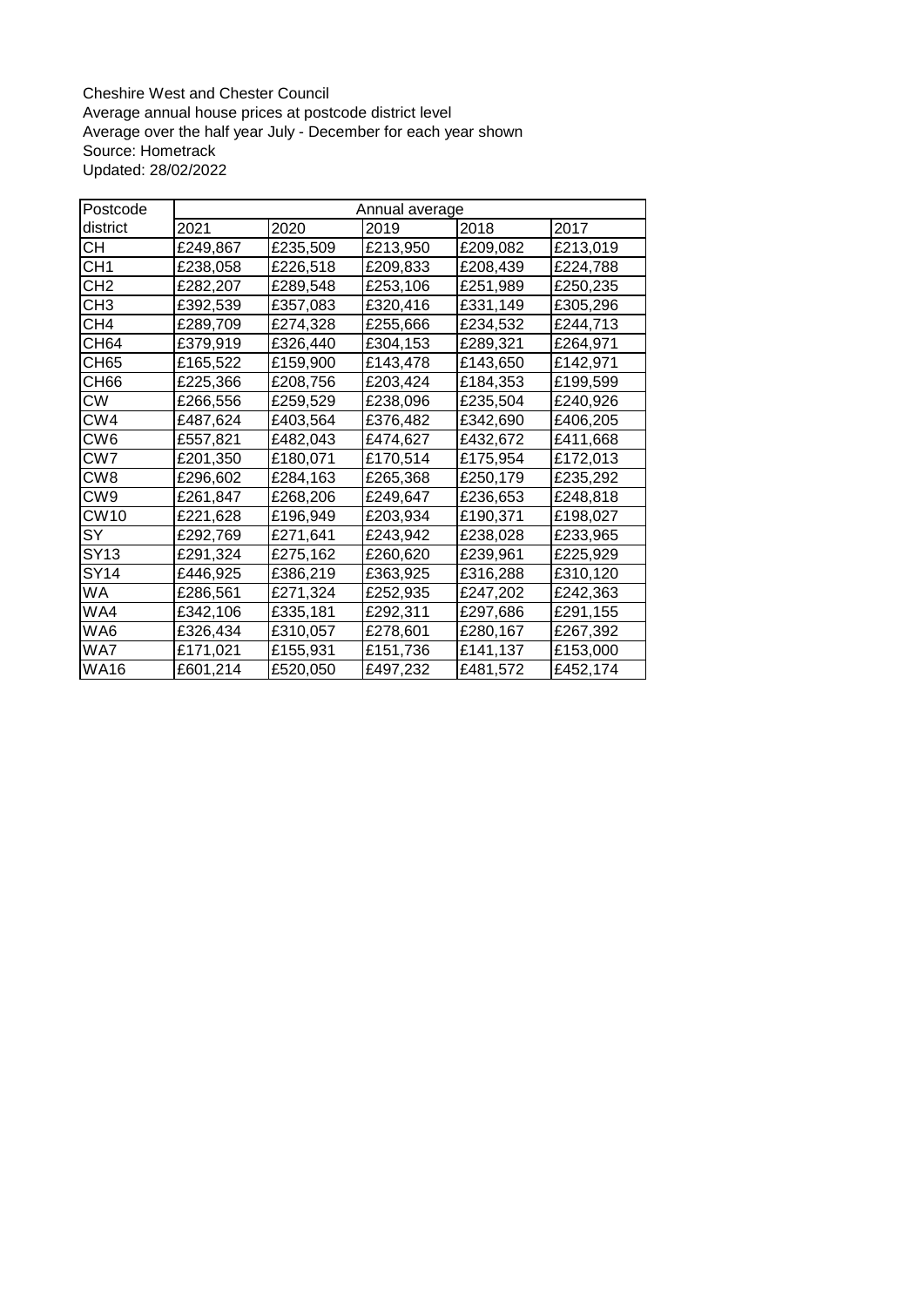Cheshire West and Chester Council Annual sales numbers by property type Totals for the full year January - December for each year shown Source: Hometrack Updated: 28/02/2022

| Year | Flat/ maisonette/ | Terraced house | lSemi-detached | lDetached house | Total |
|------|-------------------|----------------|----------------|-----------------|-------|
|      | apartment         |                | <b>house</b>   |                 |       |
| 2021 | 313               | 991            | 1,503          | 1.414           | 4,221 |
| 2020 | 320               | 1,031          | 1,656          | 1.488           | 4,495 |
| 2019 | 445               | .264           | 1.942          | 1.810           | 5.461 |
| 2018 | 571               | ,351           | 2,110          | 2,054           | 6,086 |
| 2017 | 602               | 1,385          | 2,276          | 2,334           | 6,597 |

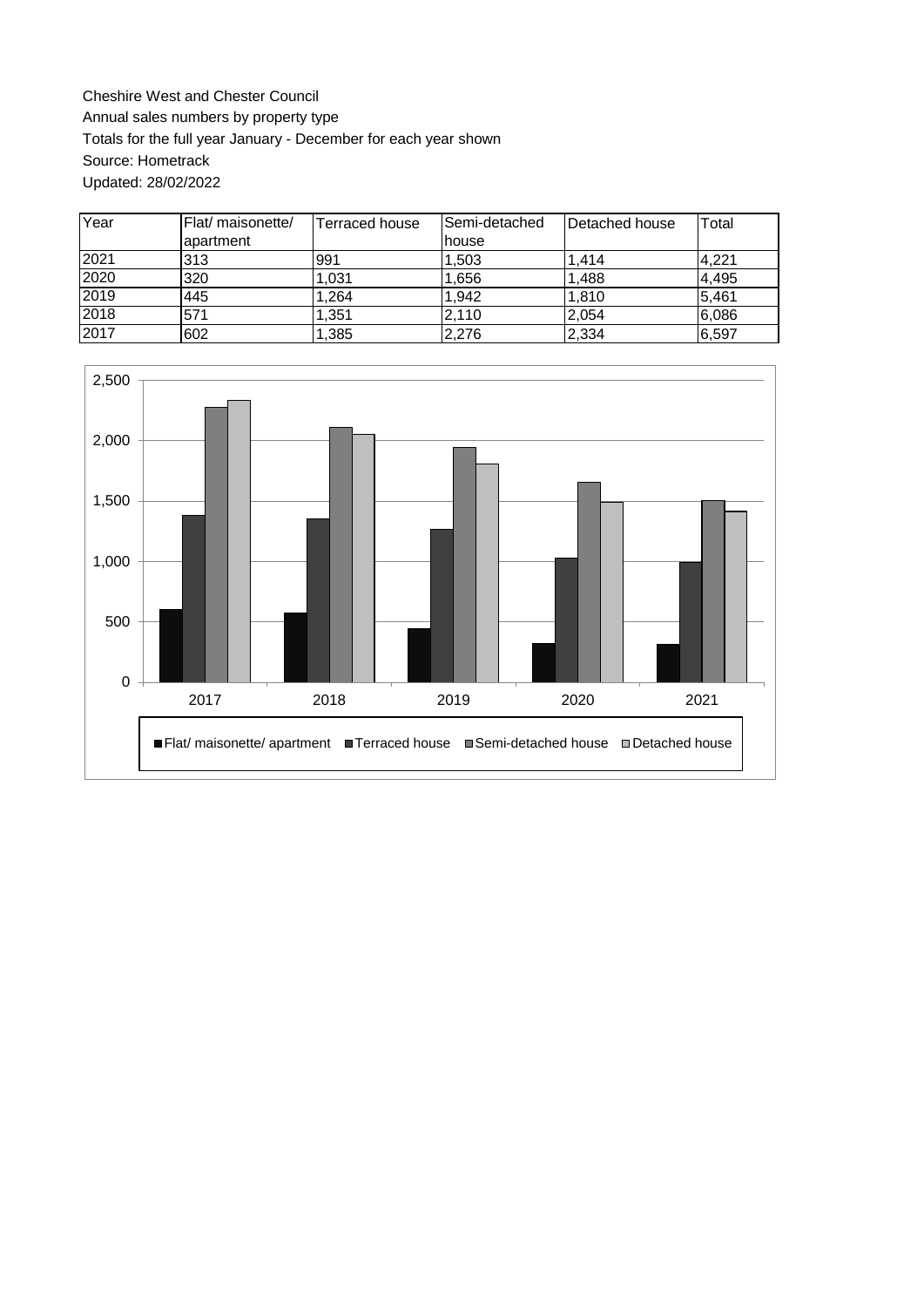Cheshire West and Chester Council House price to income and earnings ratios at ward level Annual mean/ median/ lower quartile over the full year January - December 2021 Source: Hometrack Updated: 28/02/2022

| Mean house price to mean income ratio                       | 17.05 |
|-------------------------------------------------------------|-------|
| Median house price to median income ratio                   | 6.98  |
| Lower quartile house price to lower quartile income ratio   | 8.72  |
| Median house price to median earnings ratio                 | 7.36  |
| Lower quartile house price to lower quartile earnings ratio | 7.09  |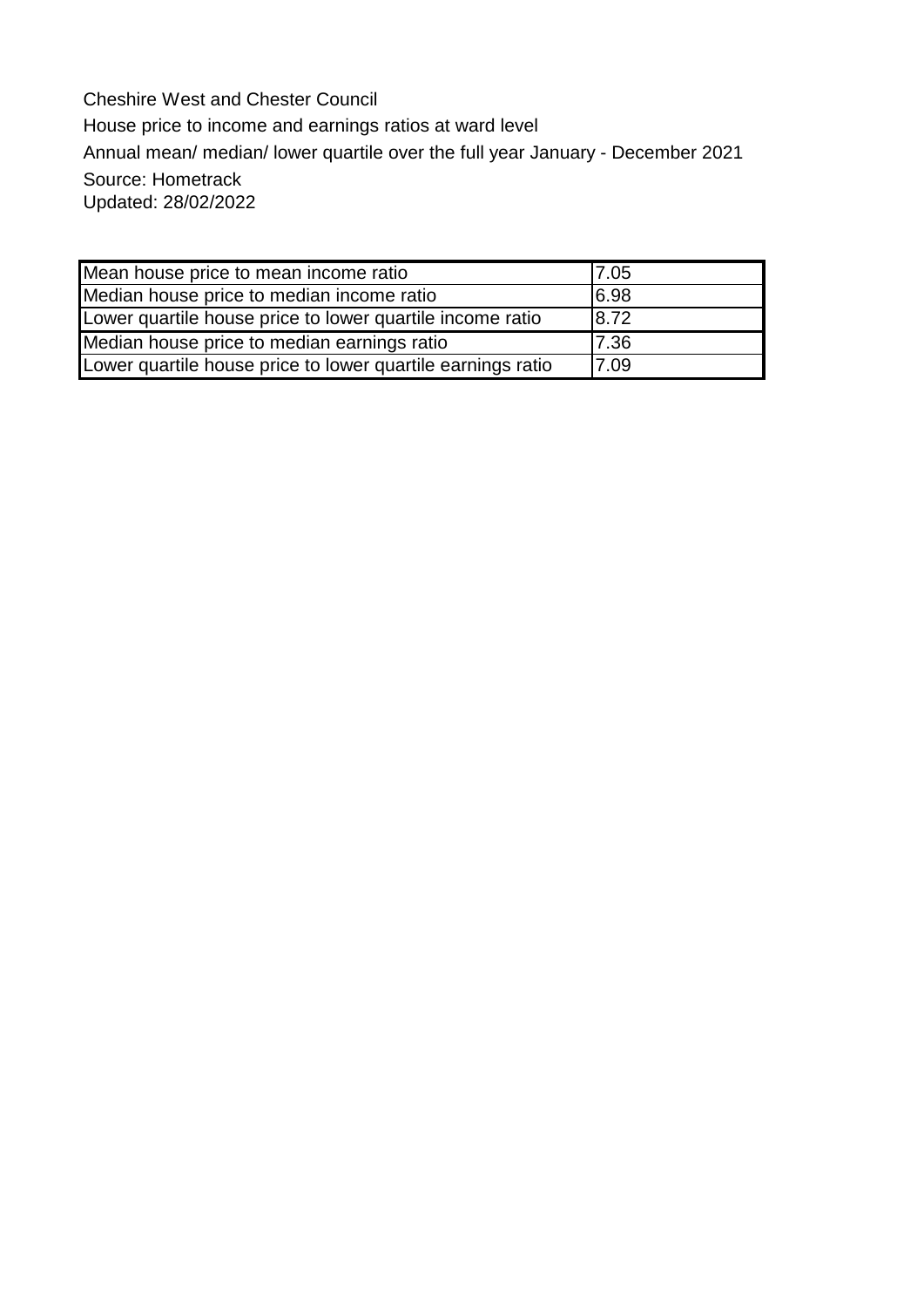Cheshire West and Chester Council House price to income ratios at ward level (House price to earnings data is not available at ward level) Annual mean/ median/ lower quartile over the full year January - December 2021 Source: Hometrack Updated: 28/02/2022

| Ward                            | Mean house price to mean | Median house price to | Lower quartile house price to |  |
|---------------------------------|--------------------------|-----------------------|-------------------------------|--|
|                                 | income ratio             | median income ratio   | lower quartile income ratio   |  |
| Blacon                          | 6.23                     | 7.22                  | 10.74                         |  |
| Boughton                        | 7.69                     | 7.04                  | 10.05                         |  |
| <b>Chester City</b>             | 6.90                     | 6.91                  | 10.61                         |  |
| <b>Chester Villages</b>         | 7.71                     | 8.14                  | 10.68                         |  |
| Davenham and Moulton            | 5.89                     | 6.72                  | 7.58                          |  |
| Dodleston and Huntington        | 7.20                     | 6.99                  | 9.25                          |  |
| <b>Ellesmere Port Town</b>      | 4.43                     | 5.06                  | 7.18                          |  |
| Elton                           | 5.59                     | 5.53                  | 8.14                          |  |
| Farndon                         | 8.14                     | 8.79                  | 10.36                         |  |
| Frodsham                        | 6.76                     | 7.29                  | 9.94                          |  |
| Garden Quarter                  | 6.44                     | 7.36                  | 9.96                          |  |
| Gowy                            | 9.20                     | 9.34                  | $\overline{10.95}$            |  |
| Grange                          | 5.76                     | 6.93                  | 10.19                         |  |
| <b>Great Boughton</b>           | 7.26                     | 7.90                  | 11.86                         |  |
| <b>Handbridge Park</b>          | 7.77                     | 6.99                  | 8.35                          |  |
| <b>Hartford and Greenbank</b>   | 7.26                     | 7.61                  | 7.88                          |  |
| Helsby                          | 5.92                     | 6.22                  | 8.81                          |  |
| Hoole                           | 6.32                     | 6.63                  | 9.34                          |  |
| Kingsley                        | 8.76                     | 8.73                  | 9.74                          |  |
| Lache                           | 5.79                     | 7.19                  | 9.90                          |  |
| Ledsham and Manor               | 5.89                     | 6.28                  | 8.32                          |  |
| <b>Little Neston and Burton</b> | 7.59                     | 7.46                  | 10.10                         |  |
| Malpas                          | 9.76                     | 9.84                  | 12.45                         |  |
| Marbury                         | 6.97                     | 6.42                  | 8.53                          |  |
| Neston                          | 7.71                     | 8.07                  | 8.91                          |  |
| Netherpool                      | 5.13                     | 6.06                  | 9.21                          |  |
| Newton                          | 7.08                     | 8.54                  | 10.12                         |  |
| Parkgate                        | 9.99                     | 11.70                 | 14.52                         |  |
| Rossmore                        | 5.18                     | 5.80                  | 7.92                          |  |
| Saughall and Mollington         | 7.97                     | 7.97                  | 11.09                         |  |
| Shakerley                       | 9.54                     | 7.92                  | 10.30                         |  |
| St. Paul's                      | 5.65                     | 5.94                  | 9.18                          |  |
| Strawberry                      | 4.97                     | 5.38                  | 7.74                          |  |
| Sutton                          | 4.94                     | 5.79                  | 8.42                          |  |
| <b>Tarporley</b>                | 9.90                     | 9.88                  | 12.21                         |  |
| <b>Tarvin and Kelsall</b>       | 9.75                     | 9.01                  | 10.94                         |  |
| Tattenhall                      | 10.14                    | 10.16                 | 10.63                         |  |
| Upton                           | 6.93                     | 7.88                  | 10.49                         |  |
| Weaver and Cuddington           | 7.83                     | 7.58                  | 9.33                          |  |
| Whitby                          | 5.17                     | 5.91                  | 8.91                          |  |
| <b>Willaston and Thornton</b>   | 9.01                     | 9.36                  | 12.22                         |  |
| Winnington and Castle           | 5.37                     | 6.24                  | 7.54                          |  |
| Winsford Over and Verdin        | 6.35                     | 6.38                  | 8.66                          |  |
| Winsford Swanlow and Dene       | 5.20                     | 5.46                  | 7.51                          |  |
| Winsford Wharton                | 4.48                     | 5.18                  | 6.89                          |  |
| Witton and Rudheath             | 5.04                     | 5.74                  | 8.70                          |  |
|                                 |                          |                       |                               |  |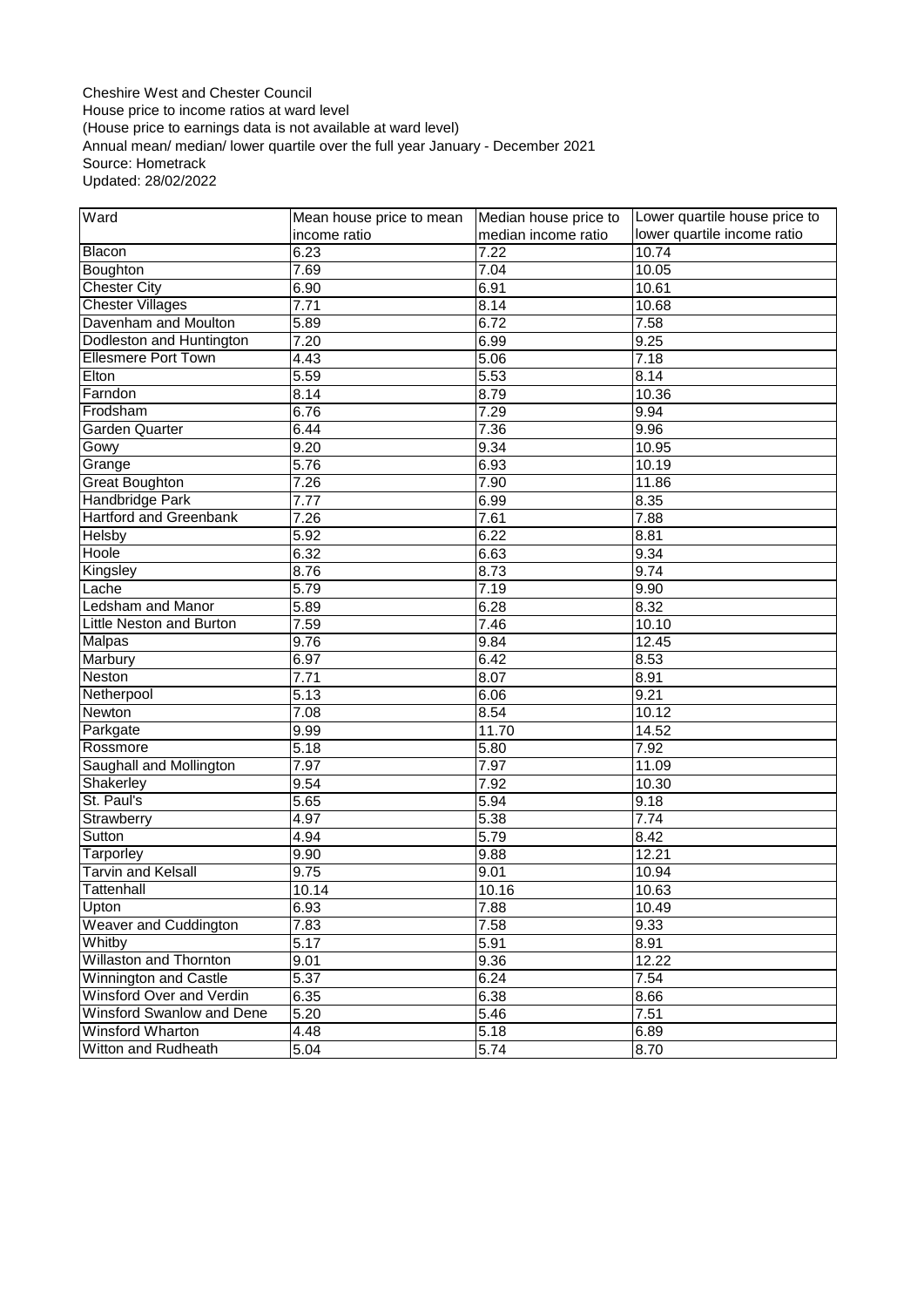Cheshire West and Chester Council House price to income ratios at ward level (House price to earnings data is not available at ward level) Annual mean/ median/ lower quartile over the full year January - December 2021 Source: Hometrack Updated: 28/02/2022

Where no value is recorded, this is likely to be because too few rental transactions have taken place

![](_page_8_Figure_2.jpeg)

Mean house price to income ratio at ward level:

Median house price to income ratio at ward level:<br> **EXKenhead Law Widnes** Vilmsloy **O**Knutsf Macclesfield Vesme Holywell Northwich saph הפ A537 Ê Queensferry nbigh Mold **Chester** Win Congleton Buckley **Telepid** hach Ruthin Biddulph A49A Tattenhall V House price to incomes ratio (median) saro  $\frac{1}{2}$  > 8.58 (9) A534 Nantwic  $7.90 - 8.57(6)$ **Wrex** am stle Stoke-on- $7.22 - 7.89(9)$  $6.53 - 7.21$  (12)<br>5.84 - 6.52 (11) wme Ruabon Audlem

 $< 5.83(9)$ 

No value

![](_page_8_Figure_6.jpeg)

Scale

C Hometrack 2022, C Ordnance Survey 2016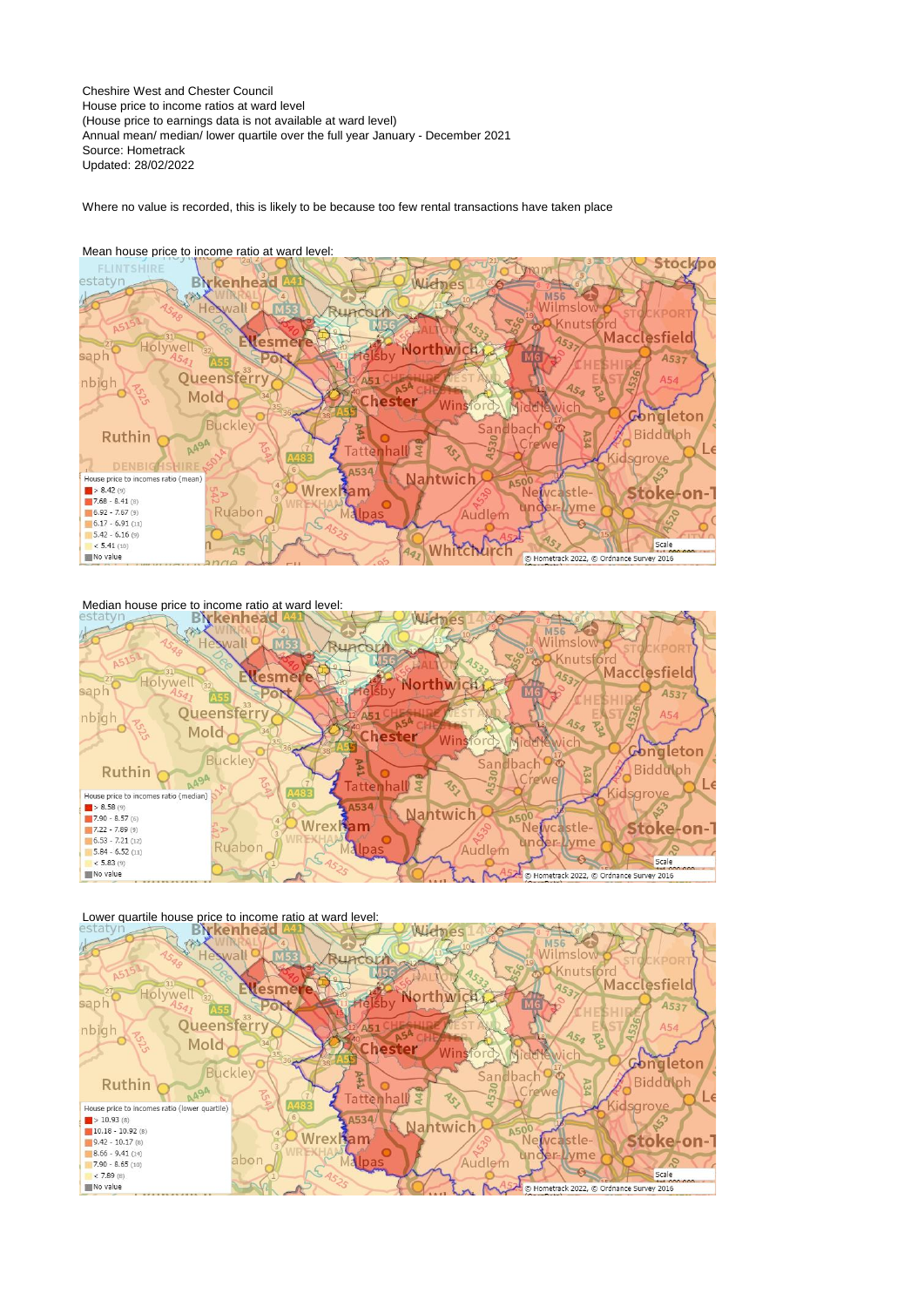# Cheshire West and Chester Council Annual sales numbers at ward level Totals for the full year January - December for each year shown Source: Hometrack Updated: 28/02/2022

| Ward                             | 2020            | 2019            | 2018             | 2017            | 2016             | 2015            |
|----------------------------------|-----------------|-----------------|------------------|-----------------|------------------|-----------------|
| Blacon                           | 100             | 115             | 121              | 118             | 137              | 129             |
| Boughton                         | 91              | 107             | 132              | 130             | 140              | 136             |
| <b>Chester City</b>              | 60              | 98              | 175              | 113             | 216              | 140             |
| <b>Chester Villages</b>          | 117             | 113             | 129              | 162             | 120              | 115             |
| Davenham and Moulton             | $\sqrt{209}$    | 269             | $\overline{278}$ | 363             | 268              | 268             |
| Dodleston and Huntington         | 105             | 149             | 168              | 227             | 161              | 160             |
| <b>Ellesmere Port Town</b>       | $\overline{71}$ | 153             | $\overline{216}$ | 130             | $\overline{113}$ | 99              |
| Elton                            | 51              | 68              | 63               | $\overline{78}$ | 63               | 67              |
| Farndon                          | 64              | 81              | $\overline{87}$  | 122             | $\overline{78}$  | 106             |
| Frodsham                         | 146             | 115             | 150              | 151             | 141              | 146             |
| <b>Garden Quarter</b>            | 71              | 83              | 129              | 117             | 117              | 94              |
| Gowy                             | $\overline{43}$ | 49              | $\overline{54}$  | 68              | $\overline{55}$  | 49              |
| Grange                           | 68              | 88              | 69               | 43              | $\overline{33}$  | $\overline{38}$ |
| <b>Great Boughton</b>            | 133             | 172             | 157              | 157             | 169              | 201             |
| Handbridge Park                  | 145             | 166             | 200              | 166             | 190              | 185             |
| <b>Hartford and Greenbank</b>    | 148             | 185             | 227              | 308             | 220              | 166             |
| Helsby                           | 69              | 112             | 109              | 146             | 104              | 122             |
| Hoole                            | 156             | 143             | 151              | 146             | 174              | 191             |
| Kingsley                         | $\overline{52}$ | $\overline{53}$ | $\overline{54}$  | 64              | 61               | 59              |
| Lache                            | 64              | $\overline{70}$ | $\overline{71}$  | 105             | $\overline{86}$  | $\overline{88}$ |
| <b>Ledsham and Manor</b>         | 126             | 133             | 133              | 196             | 155              | 126             |
| <b>Little Neston and Burton</b>  | 123             | 152             | 120              | 142             | 160              | 183             |
| Malpas                           | 51              | 77              | 90               | 94              | 86               | 78              |
| Marbury                          | 156             | 164             | 182              | 196             | 178              | 179             |
| <b>Neston</b>                    | 46              | 57              | 55               | $\overline{72}$ | 71               | 63              |
| Netherpool                       | 46              | 52              | 43               | $\overline{55}$ | 54               | 55              |
| Newton                           | 146             | 146             | 146              | 174             | 177              | 177             |
| Parkgate                         | 62              | $\overline{74}$ | $\overline{82}$  | $\overline{74}$ | $\overline{74}$  | 118             |
| Rossmore                         | 60              | 135             | 141              | 63              | 56               | 58              |
| Saughall and Mollington          | 66              | 62              | 70               | 82              | 81               | 62              |
| Shakerley                        | $\overline{57}$ | $\overline{57}$ | $\overline{83}$  | 103             | 132              | 116             |
| St. Paul's                       | 101             | 118             | 114              | 138             | 123              | 106             |
| Strawberry                       | $\overline{58}$ | 81              | $\overline{71}$  | $\overline{79}$ | $\overline{84}$  | 79              |
| Sutton                           | 100             | 120             | 105              | 131             | 103              | 125             |
| Tarporley                        | $\overline{74}$ | 91              | 113              | 102             | 114              | 93              |
| <b>Tarvin and Kelsall</b>        | 125             | 123             | $\overline{126}$ | 155             | 168              | 188             |
| Tattenhall                       | 52              | 60              | 75               | 84              | 93               | 73              |
| Upton                            | 121             | 118             | 132              | 132             | 144              | 153             |
| <b>Weaver and Cuddington</b>     | 185             | 204             | 245              | 262             | 256              | 232             |
| Whitby                           | 94              | 122             | 133              | 152             | 123              | 123             |
| <b>Willaston and Thornton</b>    | 67              | 60              | 58               | 68              | 63               | 65              |
| <b>Winnington and Castle</b>     | 162             | 242             | 349              | 448             | 393              | 363             |
| Winsford Over and Verdin         | 146             | 213             | 214              | 225             | 201              | 184             |
| <b>Winsford Swanlow and Dene</b> | 110             | 182             | 210              | 213             | 179              | 162             |
| <b>Winsford Wharton</b>          | 100             | 127             | 138              | 130             | 117              | 132             |
| Witton and Rudheath              | 98              | 102             | 118              | 113             | 156              | 130             |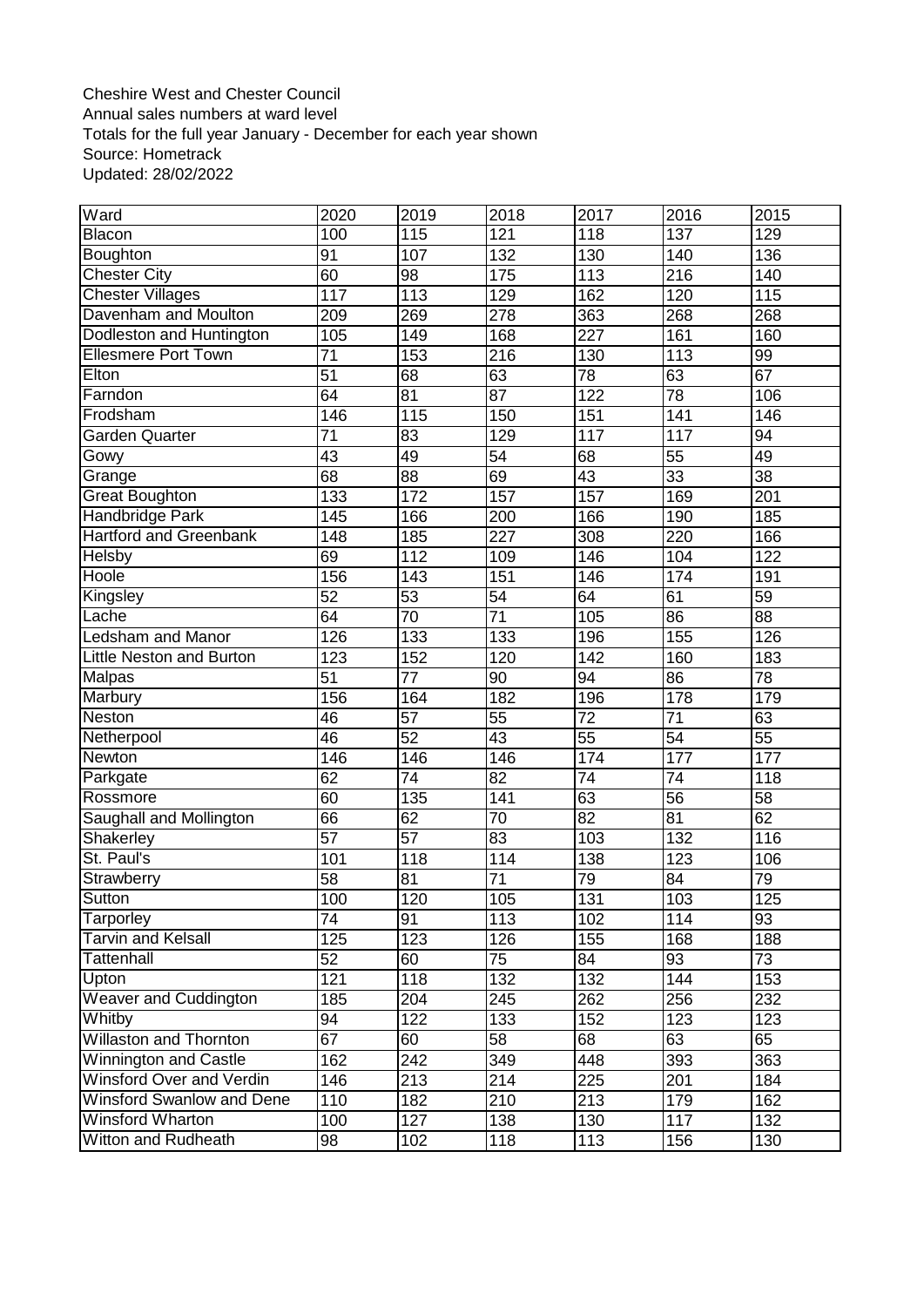#### Cheshire West and Chester Council

Help to Buy equity loan statistics: number of loans

Quarterly totals as shown

Source: Ministry for Housing Communities and Local Government

Updated: 01/03/2022

**Please note that** the information in this section relates to the period ending 31 September 2021 as, due to the publishing cycle of this dataset, details for the current quarter are not yet available

|                                                                  | 2013         |                |                |                 |                |  |  |  |  |  |  |
|------------------------------------------------------------------|--------------|----------------|----------------|-----------------|----------------|--|--|--|--|--|--|
|                                                                  | Annual total | Q <sub>1</sub> | Q2             | Q3              | Q4             |  |  |  |  |  |  |
| Number of loans                                                  | 117          | $N/A^*$        | 16             | $\overline{31}$ | 70             |  |  |  |  |  |  |
|                                                                  | 2014         |                |                |                 |                |  |  |  |  |  |  |
|                                                                  | Annual total | Q <sub>1</sub> |                | Q <sub>3</sub>  | Q4             |  |  |  |  |  |  |
| Number of loans                                                  | 254          | 57             | 78             | 53              | 66             |  |  |  |  |  |  |
|                                                                  | 2015         |                |                |                 |                |  |  |  |  |  |  |
|                                                                  | Annual total | Q <sub>1</sub> | Q <sub>2</sub> | Q3              | Q4             |  |  |  |  |  |  |
| Number of loans                                                  | 275          | 57             | 67             | 78              | 73             |  |  |  |  |  |  |
|                                                                  | 2016         |                |                |                 |                |  |  |  |  |  |  |
|                                                                  | Annual total | Q <sub>1</sub> | Q2             | Q3              | Q4             |  |  |  |  |  |  |
| Number of loans                                                  | 377          | 81             | 118            | 83              | 95             |  |  |  |  |  |  |
|                                                                  | 2017         |                |                |                 |                |  |  |  |  |  |  |
|                                                                  | Annual total | Q <sub>1</sub> | Q2             | Q3              | Q4             |  |  |  |  |  |  |
| Number of loans                                                  | 487          | 93             | 140            | 113             | 141            |  |  |  |  |  |  |
|                                                                  | 2018         |                |                |                 |                |  |  |  |  |  |  |
|                                                                  | Annual total | Q1             | Q2             | Q3              | Q4             |  |  |  |  |  |  |
| Number of loans                                                  | 533          | 121            | 161            | 107             | 144            |  |  |  |  |  |  |
|                                                                  | 2019         |                |                |                 |                |  |  |  |  |  |  |
|                                                                  | Annual total | Q <sub>1</sub> | Q2             | Q3              | Q4             |  |  |  |  |  |  |
| Number of loans                                                  | 483          | 125            | 166            | 84              | 108            |  |  |  |  |  |  |
|                                                                  | 2020         |                |                |                 |                |  |  |  |  |  |  |
|                                                                  | Annual total | Q <sub>1</sub> | Q2             | Q <sub>3</sub>  | Q4             |  |  |  |  |  |  |
| Number of loans                                                  | 351          | 76             | 29             | 101             | 145            |  |  |  |  |  |  |
|                                                                  | 2021         |                |                |                 |                |  |  |  |  |  |  |
|                                                                  | Annual total | Q <sub>1</sub> | Q2             | Q <sub>3</sub>  | Q4             |  |  |  |  |  |  |
| Number of loans                                                  | 194          | 115            | 50             | 29              | $\overline{0}$ |  |  |  |  |  |  |
| Overall totals                                                   | 3,071        | 725            | 825            | 679             | 842            |  |  |  |  |  |  |
| $*$ The Usin to Duve as percentage and motions until April 2043. |              |                |                |                 |                |  |  |  |  |  |  |

The Help to Buy scheme did not start until April 2013

![](_page_10_Figure_8.jpeg)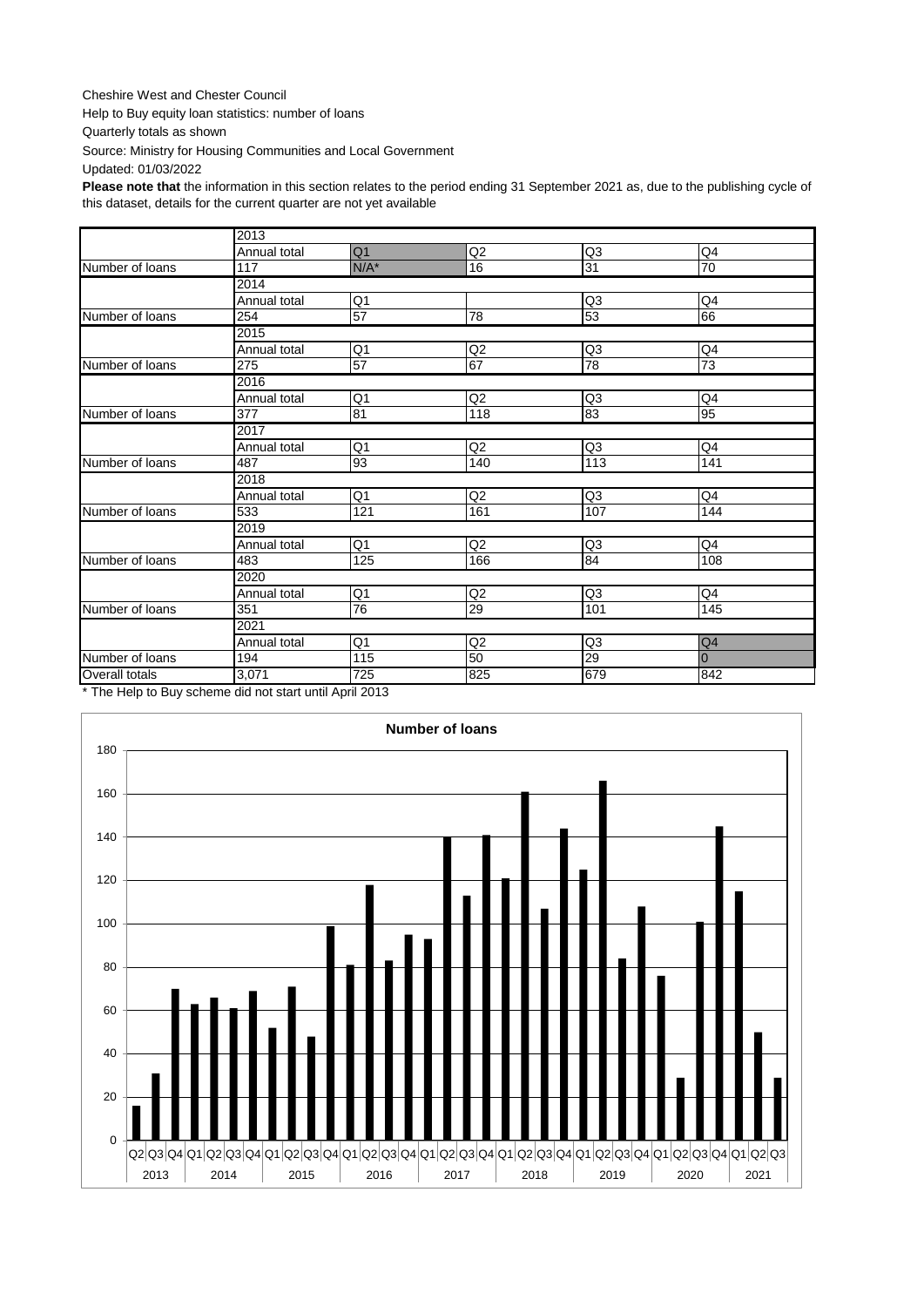### Cheshire West and Chester Council

Help to Buy equity loan statistics: value of loans

Quarterly totals as shown

Source: Ministry for Housing Communities and Local Government

Updated: 01/03/2022

**Please note that** the information in this section relates to the period ending 31 March 2021 as, due to the publishing cycle of this dataset, details for the current quarter are not yet available

|                | 2013 |               |                |              |                |              |                |              |                |              |
|----------------|------|---------------|----------------|--------------|----------------|--------------|----------------|--------------|----------------|--------------|
|                |      | Annual total  | Q <sub>1</sub> |              | Q2             |              | Q3             |              | Q4             |              |
| Value of loans | £    | 4,969,346     | $N/A^*$        |              | £              | 504.791      | £              | 1.328.558    | £              | 3,135,997    |
|                | 2014 |               |                |              |                |              |                |              |                |              |
|                |      | Annual total  | Q1             |              | Q2             |              | Q3             |              | Q4             |              |
| Value of loans | £    | 11,333,279    | £              | 2,288,422    | £              | 3,407,831    | £              | 2,530,056    | £              | 3,106,970    |
|                | 2015 |               |                |              |                |              |                |              |                |              |
|                |      | Annual total  | Q1             |              | Q2             |              | Q3             |              | Q4             |              |
| Value of loans | £    | 14,204,128    | £              | 2,900,531    | £              | 3,526,751    | £              | 4,054,378    | £              | 3,722,468    |
|                | 2016 |               |                |              |                |              |                |              |                |              |
|                |      | Annual total  | Q1             |              | Q2             |              | Q3             |              | Q4             |              |
| Value of loans | £    | 19,719,320    | £              | 4,000,936    | £              | 6,154,300    | £              | 4,351,893    | £              | 5,212,191    |
|                | 2017 |               |                |              |                |              |                |              |                |              |
|                |      | Annual total  | Q <sub>1</sub> |              | Q <sub>2</sub> |              | Q3             |              | Q4             |              |
| Value of loans | £    | 25,100,846    | £              | 4,664,865    | £              | 7,341,709    | £              | 5,986,405    | £              | 7,107,867    |
|                | 2018 |               |                |              |                |              |                |              |                |              |
|                |      | Annual total  | Q <sub>1</sub> |              | Q <sub>2</sub> |              | Q3             |              | Q4             |              |
| Value of loans | £    | 25,980,531    | £              | 5,623,281    | £              | 7,928,536    | £              | 5,282,621    | £              | 7,146,093    |
|                | 2019 |               |                |              |                |              |                |              |                |              |
|                |      | Annual total  | Q <sub>1</sub> |              | Q <sub>2</sub> |              | Q <sub>3</sub> |              | Q4             |              |
| Value of loans | £    | 22,238,659    | £              | 5,310,199    | £              | 8,120,450    | £              | 3,817,337    | £              | 4,990,673    |
|                | 2020 |               |                |              |                |              |                |              |                |              |
|                |      | Annual total  | Q <sub>1</sub> |              | Q2             |              | Q3             |              | Q4             |              |
| Value of loans | £    | 17,245,387    | £              | 3,484,021    | £              | 1,293,345    | £              | 4,710,320    | £              | 7,757,701    |
|                | 2021 |               |                |              |                |              |                |              |                |              |
|                |      | Annual total  | Q <sub>1</sub> |              | Q <sub>2</sub> |              | Q3             |              | Q <sub>4</sub> |              |
| Value of loans | £    | 9,759,160     | £              | 6,509,725    | £              | 2,100,846    | £              | 1,148,589    | £              |              |
| Overall totals |      | £ 150,550,656 |                | £ 34,781,980 |                | £ 40,378,559 |                | £ 33,210,157 |                | £ 42,179,960 |

\* The Help to Buy scheme did not start until April 2013

![](_page_11_Figure_8.jpeg)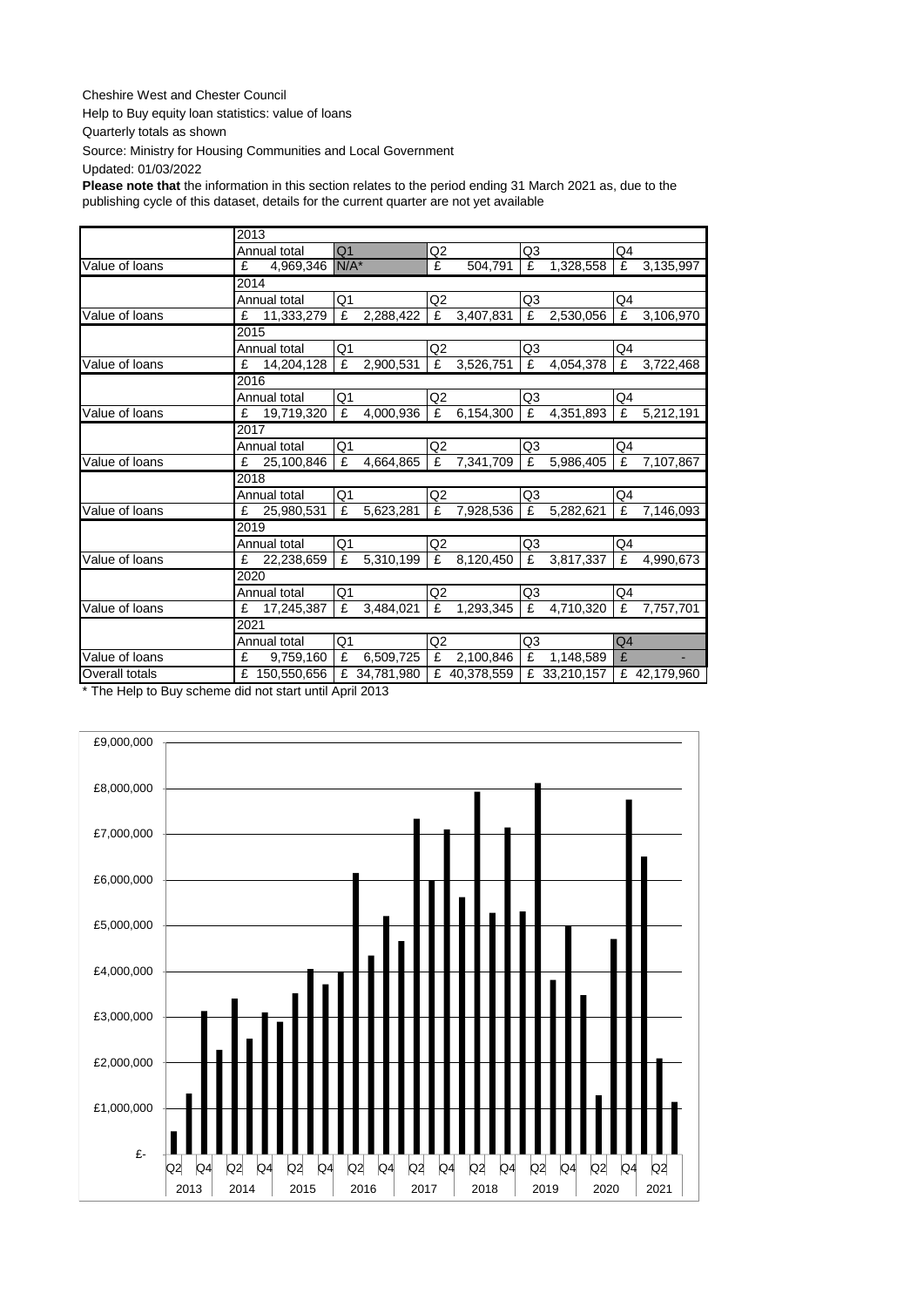### Cheshire West and Chester Council Possession statistics, annual Totals for the full year October - September for each year shown Source: Ministry of Justice

Updated: 01/03/2022

|                             | 2017 | 2018           | 2019 | 2020     | 2021 | % change<br>2020 - 2021 | % change 2017<br>$-2021$ |
|-----------------------------|------|----------------|------|----------|------|-------------------------|--------------------------|
| Claims                      |      |                |      |          |      |                         |                          |
| <b>Accelerated Landlord</b> | 48   | 49             | 30   | 17       | 19   | $-4.76%$                | $-60.78%$                |
| Mortgage                    | 118  | 102            | 153  | 24       | 51   | $-46.27%$               | -71.65%                  |
| Private Landlord            | 69   | 96             | 77   | 39       | 52   | 11.63%                  | -25.00%                  |
| Social Landlord             | 526  | 567            | 423  | 116      | 59   | -76.56%                 | $-90.24%$                |
| Outright orders             |      |                |      |          |      |                         |                          |
| <b>Accelerated Landlord</b> | 47   | 37             | 26   | 9        | 15   | 7.69%                   | -68.89%                  |
| Mortgage                    | 47   | 43             | 60   | 9        | 15   | $-69.57%$               | -86.79%                  |
| Private Landlord            | 59   | 60             | 59   | 13       | 32   | $-3.85%$                | -56.90%                  |
| Social Landlord             | 141  | 141            | 113  | 25       | 17   | -70.83%                 | -89.23%                  |
| <b>Suspended Orders</b>     |      |                |      |          |      |                         |                          |
| Mortgage                    | 23   | 20             | 39   | 9        | 8    | $-82.61%$               | $-83.33\%$               |
| <b>Private Landlord</b>     | 3    | $\overline{2}$ | 4    | $\Omega$ | 6    |                         | 50.00%                   |
| Social Landlord             | 262  | 303            | 299  | 41       | 28   | $-74.47%$               | $-88.29%$                |
| Repossessions               |      |                |      |          |      |                         |                          |
| <b>Accelerated Landlord</b> | 17   | 15             | 11   | 2        | 8    | 25.00%                  | -73.68%                  |
| Mortgage                    | 33   | 27             | 29   | 7        | 3    | $-85.71%$               | $-94.12%$                |
| Private Landlord            | 25   | 26             | 27   | 5        | 11   | $-57.14%$               | $-72.73%$                |
| Social Landlord             | 106  | 109            | 81   | 5        | 11   | $-65.00\%$              | -92.13%                  |
| Warrants                    |      |                |      |          |      |                         |                          |
| <b>Accelerated Landlord</b> | 22   | 17             | 11   | 6        | 11   | 42.86%                  | $-54.55%$                |
| Mortgage                    | 106  | 83             | 102  | 13       | 14   | -80.95%                 | -93.16%                  |
| Private Landlord            | 27   | 33             | 38   | 7        | 13   | $-7.69%$                | -50.00%                  |
| Social Landlord             | 215  | 195            | 208  | 29       | 16   | $-74.14%$               | $-92.27%$                |

![](_page_12_Figure_3.jpeg)

![](_page_12_Figure_4.jpeg)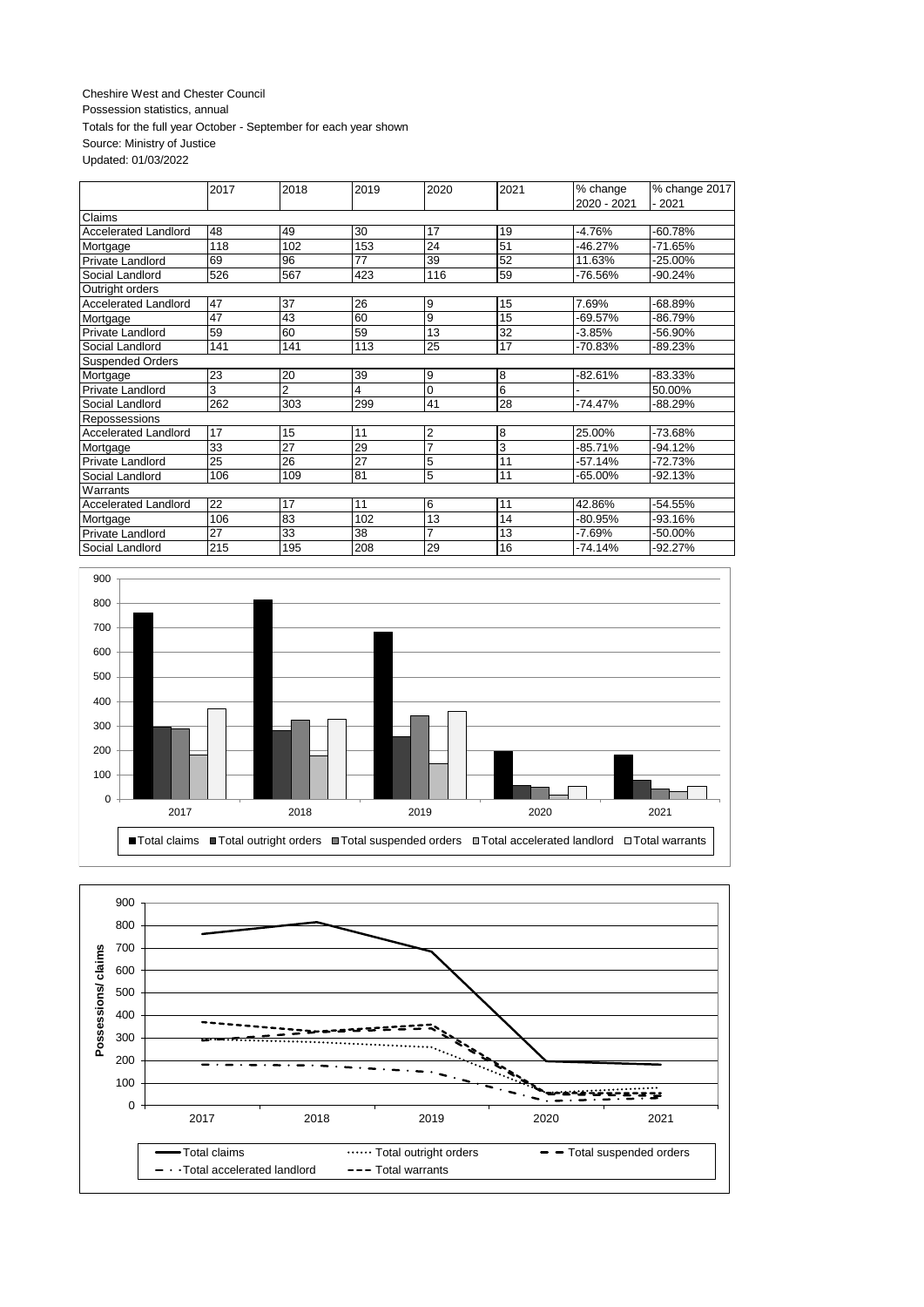#### Cheshire West and Chester Council Possession statistics Quarterly totals as shown Source: Ministry of Justice Updated: 01/03/2022

|                             | Q4 2018        | Q1 2019 | Q2 2019        | Q3 2019        | Q4 2019        | Q1 2020        | Q2 2020      | Q3 2020  | Q4 2020  | Q1 2021        | Q2 2021        | Q3 2021        | Q4 2021        |
|-----------------------------|----------------|---------|----------------|----------------|----------------|----------------|--------------|----------|----------|----------------|----------------|----------------|----------------|
| Claims                      |                |         |                |                |                |                |              |          |          |                |                |                |                |
| Accelerated Landlord        | 11             | 8       |                | 5              | 10             | 6              | 0            | 5        | 6        | 3              | $\overline{4}$ |                | 5              |
| Mortgage                    | 34             | 30      | 41             | 39             | 43             | 23             |              |          |          | $\overline{2}$ | 21             | 13             | 15             |
| Private Landlord            | 21             | 24      | 17             | 19             | 17             | 14             | 4            | 8        | 13       | 10             | 13             | 12             | 17             |
| Social Landlord             | 146            | 121     | 107            | 100            | 95             | 91             | $\Omega$     | 6        | 19       | 6              | -              | 13             | 33             |
| <b>Outright Orders</b>      |                |         |                |                |                |                |              |          |          |                |                |                |                |
| <b>Accelerated Landlord</b> | 8              |         | 9              | 4              | 6              |                | <b>0</b>     | 0        | 2        | 6              | C              | 6              | 3              |
| Mortgage                    | 5              | 12      | 18             | 16             | 14             | 9              |              |          |          |                | C              | 6              | 8              |
| Private Landlord            | 14             | 20      | 11             | 13             | 15             | 11             |              |          | 2        | 8              | 10             | 5              | 9              |
| Social Landlord             | 28             | 40      | 27             | 22             | 24             | 21             | 3            | $\Omega$ |          | 10             | $\Omega$       | 3              |                |
| <b>Suspended Orders</b>     |                |         |                |                |                |                |              |          |          |                |                |                |                |
| Mortgage                    | 8              | 14      | 6              | 5              | 14             | 8              |              |          | I O      | $\overline{0}$ |                | 3              |                |
| Private Landlord            | $\Omega$       |         |                | $\overline{2}$ |                | Ō              |              |          |          | $\Omega$       |                |                |                |
| Social Landlord             | 70             | 128     | 64             | 53             | 54             | 40             | $\Omega$     | $\Omega$ |          | 10             | 6              | $\overline{z}$ | 5              |
| Repossessions               |                |         |                |                |                |                |              |          |          |                |                |                |                |
| Accelerated Landlord        | $\overline{4}$ | 4       | $\overline{c}$ | 3              | $\overline{2}$ | $\overline{c}$ | ١O           |          | $\Omega$ | $\overline{0}$ | C              | 5              | З              |
| Mortgage                    |                | ົ       | 8              | 12             |                |                |              |          | $\Omega$ | $\Omega$       | $\sqrt{ }$     | $\overline{2}$ |                |
| <b>Private Landlord</b>     | 6              | 8       | 5              | 5              | 9              | 5              | $\mathsf{C}$ |          | $\Omega$ | 0              | $\overline{2}$ | 4              | 5              |
| Social Landlord             | 21             | 21      | 23             | 22             | 15             | 5              | $\Omega$     | $\Omega$ | $\Omega$ | 3              | $\mathcal{P}$  | $\overline{2}$ |                |
| Warrants                    |                |         |                |                |                |                |              |          |          |                |                |                |                |
| Accelerated Landlord        | 6              | 5       | 3              | $\overline{2}$ |                | 6              | 0            |          | $\Omega$ | $\overline{2}$ |                | 6              |                |
| Mortgage                    | 16             | 24      | 22             | 27             | 29             | 13             | $\Omega$     | O        |          |                | $\Omega$       | 8              | 6              |
| <b>Private Landlord</b>     | 5              | 10      | 8              | 12             | 8              | 4              | $\Omega$     |          | $\sim$   |                | 6              | l3             | 3              |
| Social Landlord             | 46             | 86      | 44             | 43             | 35             | 22             | 10           |          | 6        | $\overline{4}$ |                | $\overline{4}$ | $\overline{ }$ |

![](_page_13_Figure_2.jpeg)

![](_page_13_Figure_3.jpeg)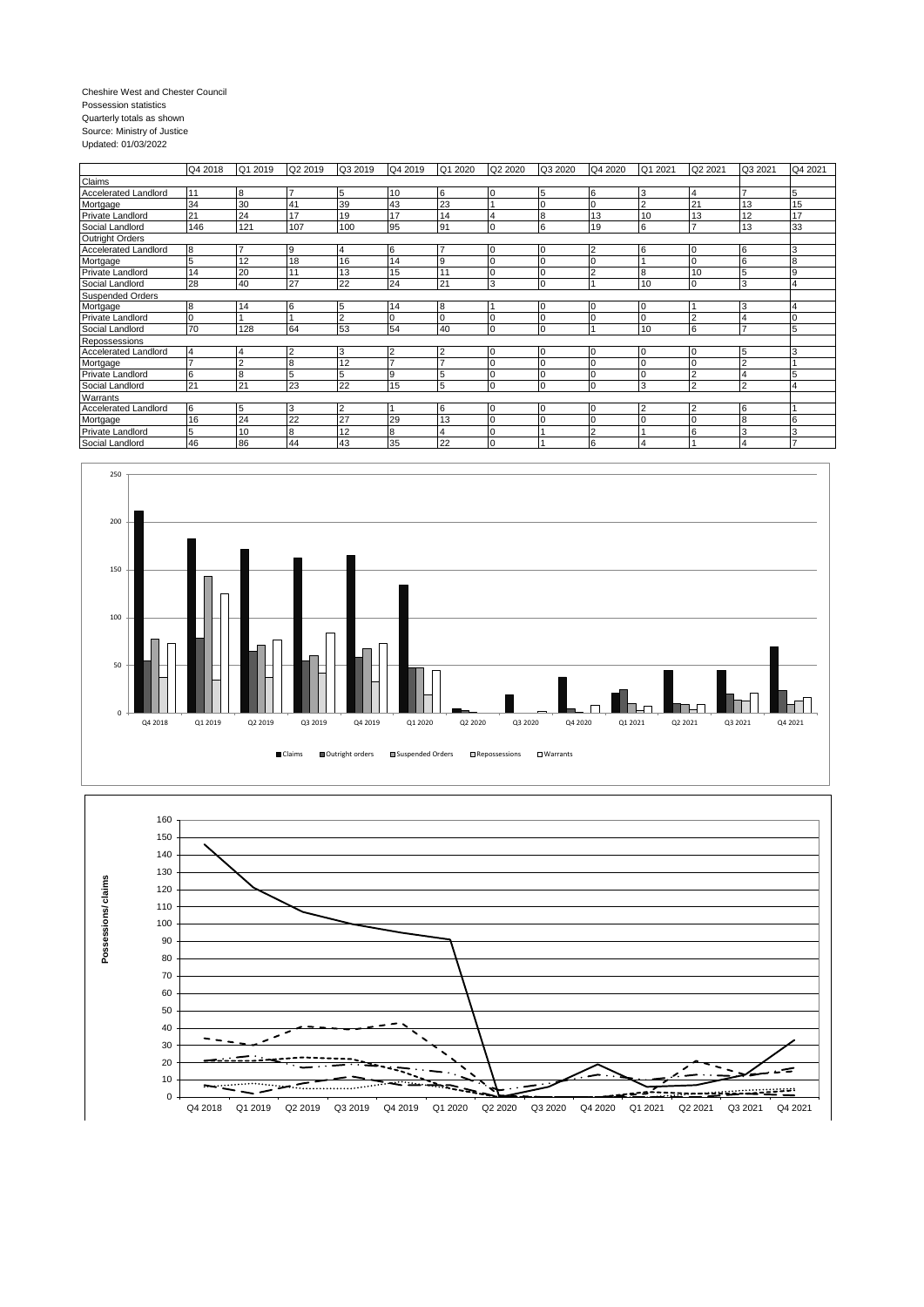#### Cheshire West and Chester Council Possession statistics Quarterly totals as shown Source: Ministry of Justice Updated: 01/03/2022

|                             | Q4 2016 | Q4 2017         | Q4 2018        | Q4 2019         | Q4 2020      | Q4 2021        |  |  |  |
|-----------------------------|---------|-----------------|----------------|-----------------|--------------|----------------|--|--|--|
| Claims                      |         |                 |                |                 |              |                |  |  |  |
| <b>Accelerated Landlord</b> | 11      | 8               | 11             | 10              | 6            | 5              |  |  |  |
| Mortgage                    | 31      | $\overline{22}$ | 34             | 43              | $\Omega$     | 15             |  |  |  |
| Private Landlord            | 13      | 18              | 21             | 17              | 13           | 17             |  |  |  |
| Social Landlord             | 80      | 145             | 146            | 95              | 19           | 33             |  |  |  |
| <b>Outright Orders</b>      |         |                 |                |                 |              |                |  |  |  |
| Accelerated Landlord        | 9       | 11              | 8              | 6               | $^{\prime}2$ | 3              |  |  |  |
| Mortgage                    | 15      | 9               | 5              | 14              | 0            | 8              |  |  |  |
| Private Landlord            | 19      | 20              | 14             | 15              | 2            | 9              |  |  |  |
| Social Landlord             | 24      | 35              | 28             | $\overline{24}$ |              | 4              |  |  |  |
| <b>Suspended Orders</b>     |         |                 |                |                 |              |                |  |  |  |
| Mortgage                    | 6       | 5               | 8              | 14              | 0            | 4              |  |  |  |
| Private Landlord            |         | $\overline{0}$  | 0              | 0               | O            |                |  |  |  |
| Social Landlord             | 34      | 19              | 70             | 54              |              | 5              |  |  |  |
| Repossessions               |         |                 |                |                 |              |                |  |  |  |
| <b>Accelerated Landlord</b> | 3       |                 | 4              | $\overline{2}$  | $\Omega$     | 3              |  |  |  |
| Mortgage                    | 8       | 7               | $\overline{ }$ | 7               | $\Omega$     | 4              |  |  |  |
| Private Landlord            | 3       | 6               | 6              | 9               | 0            | 5              |  |  |  |
| Social Landlord             | 9       | 26              | 21             | 15              | $\Omega$     |                |  |  |  |
| Warrants                    |         |                 |                |                 |              |                |  |  |  |
| <b>Accelerated Landlord</b> | 3       | 3               | 6              |                 | 0            |                |  |  |  |
| Mortgage                    | 29      | 18              | 16             | 29              | $\Omega$     | 6              |  |  |  |
| <b>Private Landlord</b>     | 6       | 9               | 5              | 8               | 2            | 3              |  |  |  |
| Social Landlord             | 33      | 54              | 46             | 35              | 6            | $\overline{ }$ |  |  |  |

![](_page_14_Figure_2.jpeg)

![](_page_14_Figure_3.jpeg)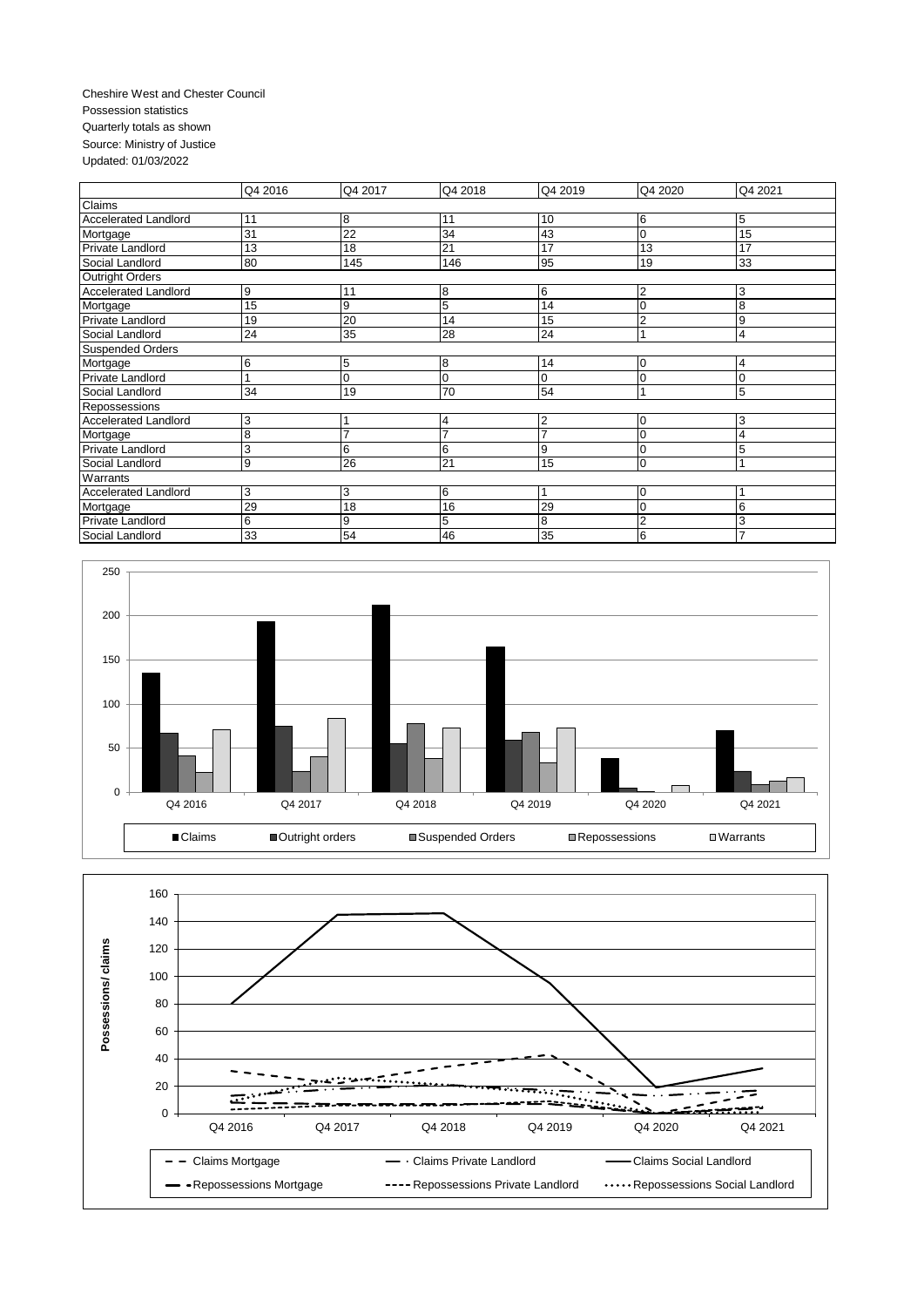Cheshire West and Chester Council Median weekly private sector rental values by number of bedrooms per week Annual median over the full year January - December for each year shown Source: Hometrack Updated: 28/02/2022

|       | 2021 average | 2020 average | 2019 average | 2018 average | 2017 average |
|-------|--------------|--------------|--------------|--------------|--------------|
| 1-bed | £126         | £120         | £114         | £114         | £138         |
| 2-bed | £161         | £155         | £150         | £150         | £150         |
| 3-bed | £190         | £177         | £173         | £172         | £167         |
| 4-bed | £322         | £276         | £264         | £265         | £219         |

![](_page_15_Figure_2.jpeg)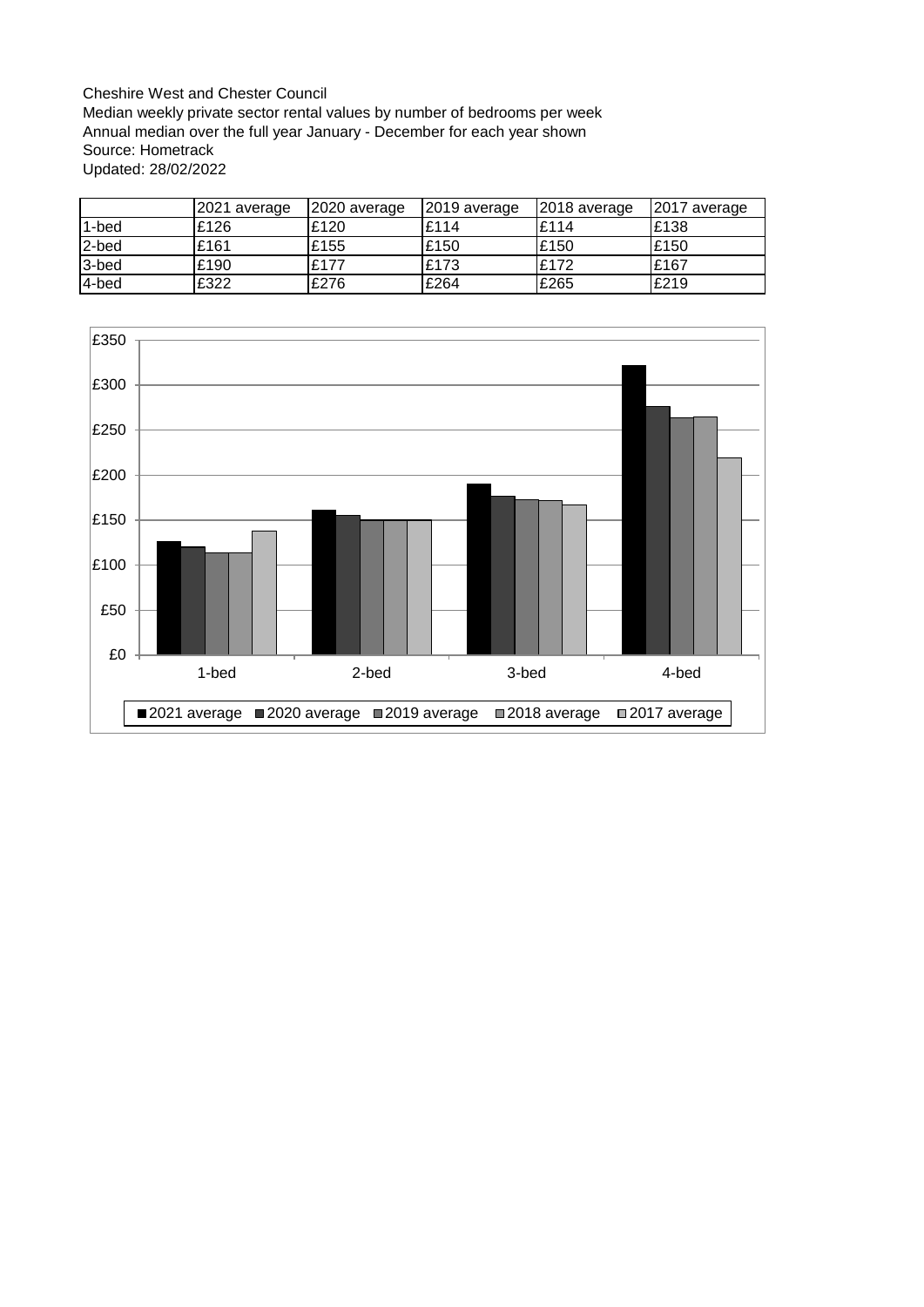Cheshire West and Chester Council Median weekly private sector rental values by number of bedrooms at ward level Annual median over the full year January - December 2021 Source: Hometrack Updated: 28/02/2022

| Ward                            | 1-bed              | 2-bed | 3-bed              | 4-bed             |
|---------------------------------|--------------------|-------|--------------------|-------------------|
| Blacon                          | nda                | £161  | $\overline{£}$ 173 | $\overline{2}$ 53 |
| Boughton                        | £138               | £187  | £207               | £420              |
| <b>Chester City</b>             | $\overline{£}$ 143 | £189  | £282               | £288              |
| <b>Chester Villages</b>         | nda                | £175  | £219               | £298              |
| Davenham and Moulton            | £126               | £144  | £196               | £300              |
| Dodleston and Huntington        | £122               | £178  | £265               | £519              |
| <b>Ellesmere Port Town</b>      | £103               | £132  | £161               | £219              |
| Elton                           | £106               | £161  | £184               | nda               |
| Farndon                         | nda                | £184  | £202               | nda               |
| Frodsham                        | £132               | £172  | £207               | £253              |
| <b>Garden Quarter</b>           | £144               | £190  | £213               | £339              |
| Gowy                            | £126               | £190  | nda                | nda               |
| Grange                          | £106               | £137  | £178               | nda               |
| <b>Great Boughton</b>           | £137               | £184  | £201               | £346              |
| Handbridge Park                 | £150               | £178  | £219               | £398              |
| <b>Hartford and Greenbank</b>   | £103               | £132  | £241               | £519              |
| <b>Helsby</b>                   | £132               | £173  | £207               | £334              |
| Hoole                           | £132               | £183  | £230               | £311              |
| Kingsley                        | £153               | n     | £311               | £237              |
| Lache                           | £115               | £173  | £183               | nda               |
| <b>Ledsham and Manor</b>        | $\overline{£}$ 114 | £136  | £190               | £277              |
| <b>Little Neston and Burton</b> | nda                | £167  | £183               | £213              |
| <b>Malpas</b>                   | nda                | £156  | £189               | £248              |
| Marbury                         | £100               | £147  | £193               | £264              |
| Neston                          | £120               | £150  | £178               | £576              |
| Netherpool                      | £109               | £132  | £159               | nda               |
| Newton                          | £131               | £172  | £230               | £276              |
| Parkgate                        | £126               | £150  | £253               | nda               |
| Rossmore                        | £103               | £132  | £153               | £201              |
| Saughall and Mollington         | nda                | £207  | £207               | £323              |
| Shakerley                       | $\overline{£}$ 13  | £183  | £258               | £403              |
| St. Paul's                      | $\overline{£}114$  | £147  | £158               | £196              |
| Strawberry                      | nda                | £167  | £184               | nda               |
| Sutton                          | nda                | £144  | £184               | nda               |
| Tarporley                       | £136               | £172  | £256               | £386              |
| <b>Tarvin and Kelsall</b>       | nda                | £172  | £219               | £461              |
| Tattenhall                      | nda                | £141  | £196               | nda               |
| Upton                           | £138               | £172  | £229               | nda               |
| <b>Weaver and Cuddington</b>    | £129               | £147  | £183               | £294              |
| Whitby                          | £162               | £158  | £195               | £253              |
| <b>Willaston and Thornton</b>   | £123               | £155  | £219               | nda               |
| <b>Winnington and Castle</b>    | $\overline{£}$ 111 | £137  | £176               | £323              |
| Winsford Over and Verdin        | £97                | £144  | £167               | £248              |
| Winsford Swanlow and Dene       | £111               | £135  | £161               | nda               |
| Winsford Wharton                | £103               | £138  | £150               | nda               |
| Witton and Rudheath             | £114               | £138  | £178               | £345              |

nda = no data available

This is most likely because there are too few rented properties available in these wards to give a robust idea of the average rental value.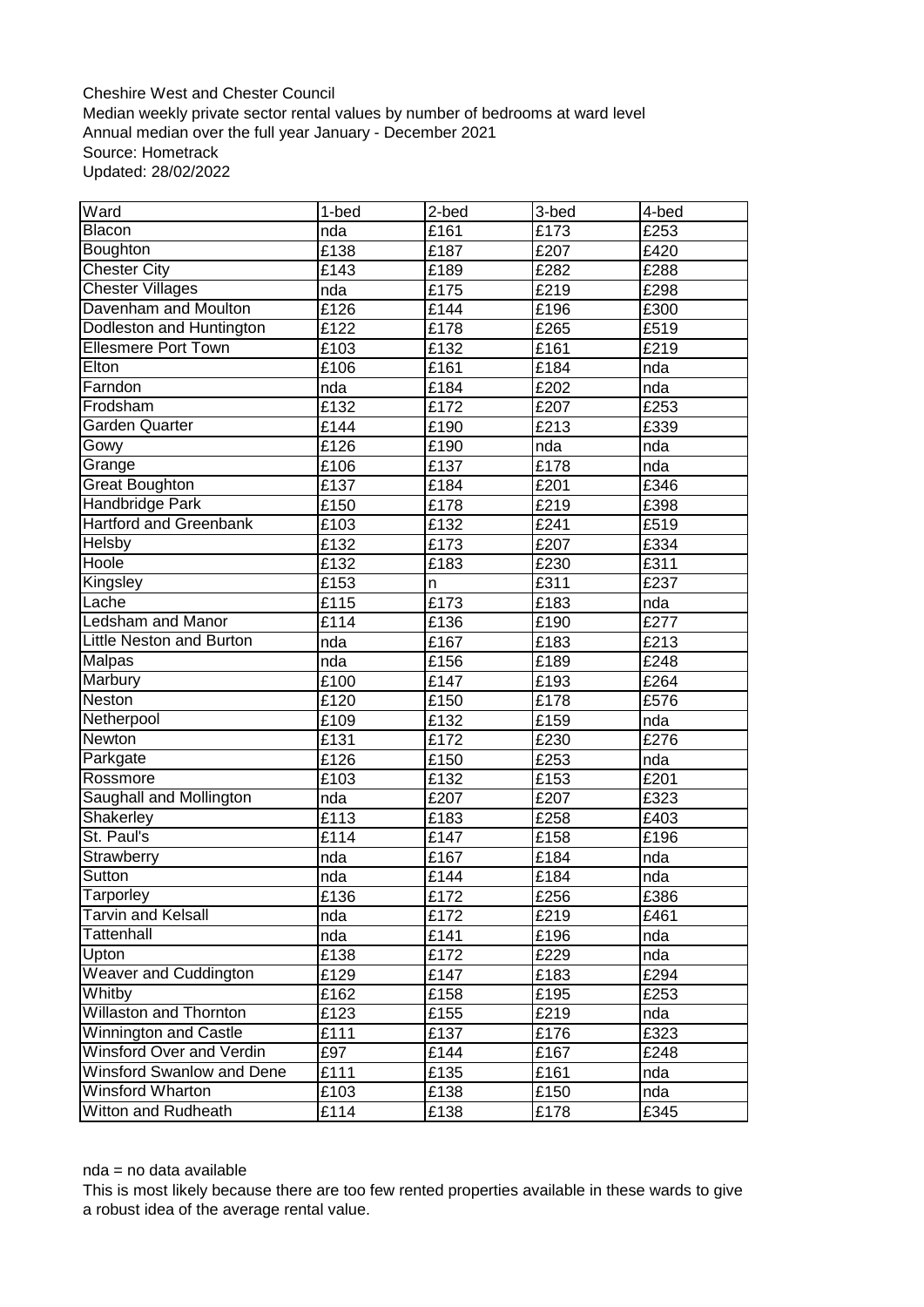Cheshire West and Chester Council Median weekly private sector rental values for a 2-bed home at ward level Annual median over the full year January - December 2021 Source: Hometrack Updated: 28/02/2022

![](_page_17_Figure_1.jpeg)

Where no value is recorded, this is likely to be because too few rental transactions have taken place in the ward to be able to extract a robust figure.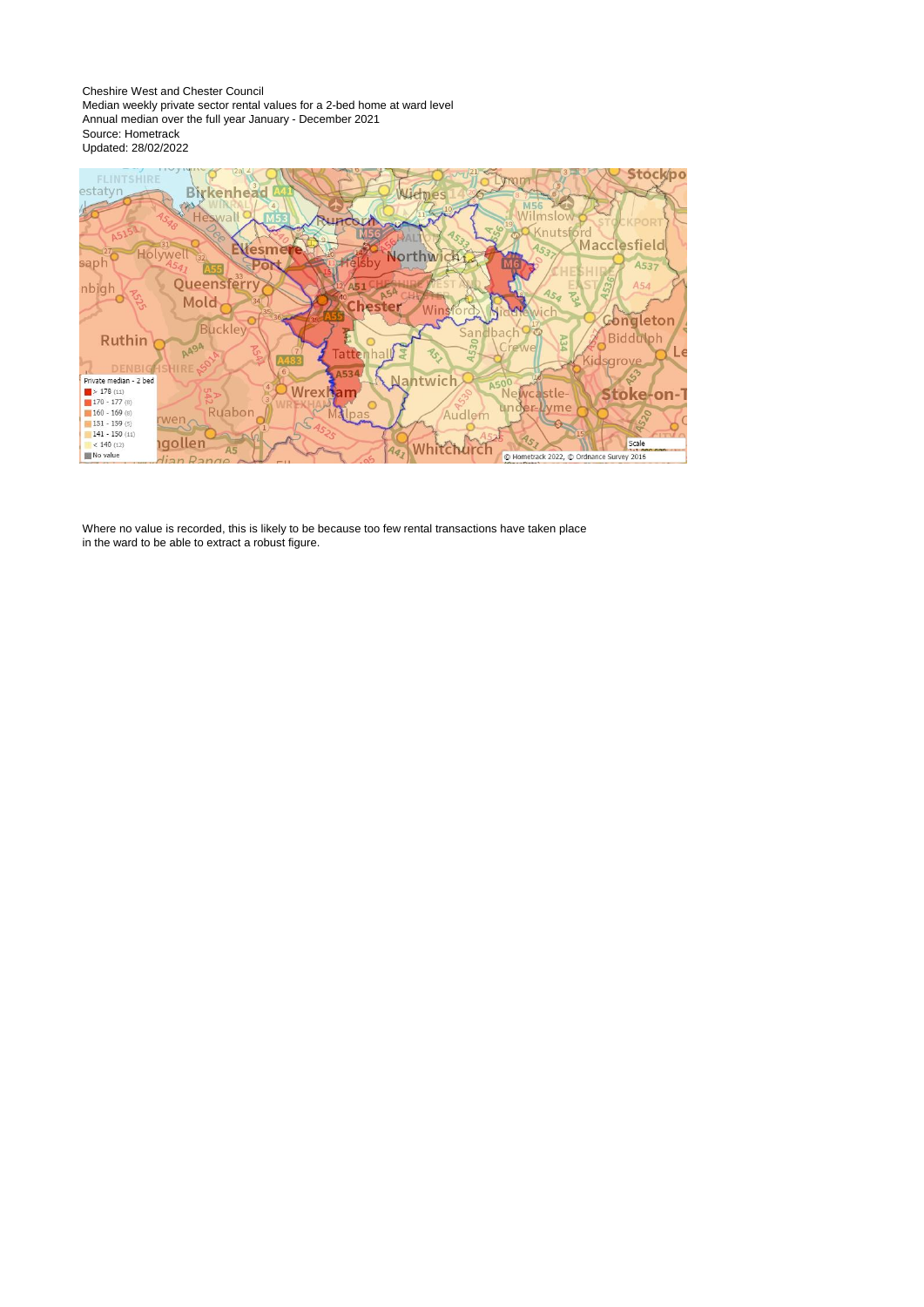Cheshire West and Chester Council Median weekly private sector rental values at postcode district level by number of bedrooms Annual median over the full year October 2020 - September 2021 Source: Hometrack Updated: 15/11/2021

| Postcode district | 1-bed | 2-bed | 3-bed | 4-bed |
|-------------------|-------|-------|-------|-------|
| CН                | £114  | £150  | £173  | £253  |
| CH1               | £142  | £184  | £196  | £306  |
| CH <sub>2</sub>   | £126  | £173  | £219  | £276  |
| CH <sub>3</sub>   | £138  | £181  | £219  | £346  |
| CH4               | £138  | £173  | £196  | £450  |
| <b>CH64</b>       | £123  | £155  | £196  | £219  |
| CH65              | £103  | £132  | £166  | £216  |
| CH66              | £114  | £138  | £183  | £219  |
| СW                | £109  | £138  | £178  | £300  |
| CW4               | £121  | £190  | £219  | £375  |
| CW6               | £136  | £172  | £276  | £403  |
| CW7               | £103  | £138  | £161  | £248  |
| CW <sub>8</sub>   | £109  | £138  | £187  | £288  |
| CW <sub>9</sub>   | £114  | £138  | £183  | £323  |
| CW <sub>10</sub>  | £111  | £144  | £176  | £391  |
| SY                | £114  | £149  | £178  | £288  |
| SY13              | £103  | £132  | £174  | £201  |
| SY14              | nda   | £153  | £189  | £219  |
| WA.               | £115  | £144  | £184  | £323  |
| WA4               | £126  | £159  | £229  | £311  |
| WA6               | £135  | £173  | £207  | £322  |
| WA7               | £114  | £132  | £156  | £227  |
| <b>WA16</b>       | £161  | £207  | £230  | £403  |

nda = no data available

This is most likely because there are too few rented properties available in these locations to give a robust idea of the average rental value.